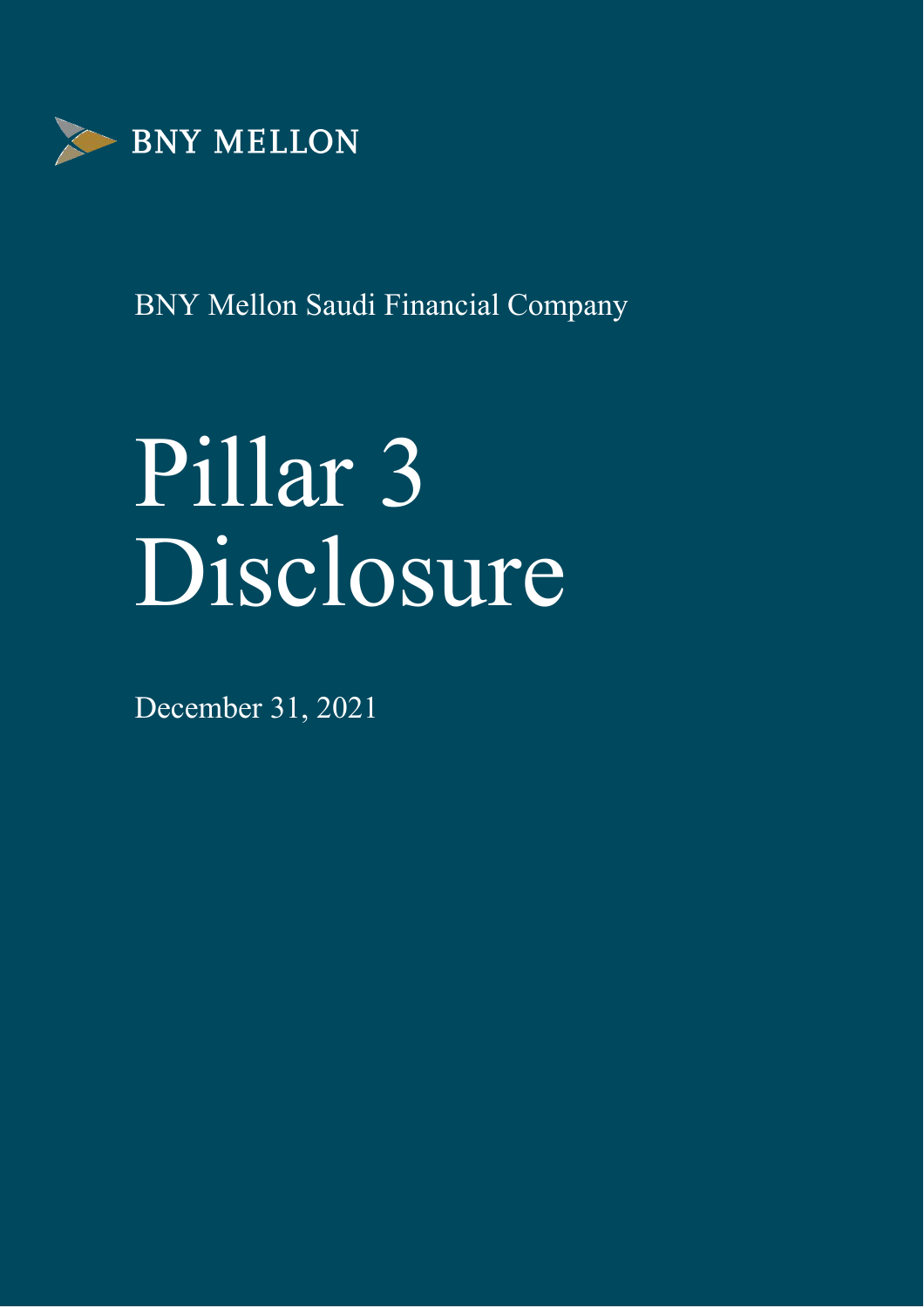|       | <b>Executive summary</b> |
|-------|--------------------------|
| 1     | 3                        |
| 1.1   | 4                        |
| 1.2   | 4                        |
| 1.3   | 5                        |
| 1.4   | 5                        |
| 1.5   | 6                        |
| 1.6   | 7                        |
| 1.7   | 7                        |
|       | <b>Capital</b>           |
| 2     | 8                        |
|       | 10                       |
| 3     | 11                       |
|       | 11                       |
|       |                          |
|       | Risk                     |
| 4     | 12                       |
| 4.1   | 13                       |
| 4.2   | 13                       |
| 4.3   | 14                       |
| 4.4   | 15                       |
| 4.5   | 15                       |
| 4.6   | 15                       |
| 4.6.1 | 16                       |
| 4.7   | 16                       |
| 4.8   | 17                       |
| 5     | 18                       |
| 5.1   | 18                       |
| 5.2   | 18                       |
| 5.3   | 18                       |
|       | 18                       |
| 5.4   | 19                       |
| 5.5   | 19                       |
| 5.6   | 19                       |
| 5.7   | 19                       |
| 5.8   | 19                       |
| 6     | 20                       |
| 6.1   | 20                       |
| 6.2   | 20                       |
| 6.3   | 20                       |
| 7     | 21                       |
| 8     | 22                       |
| 8.1   | 22                       |

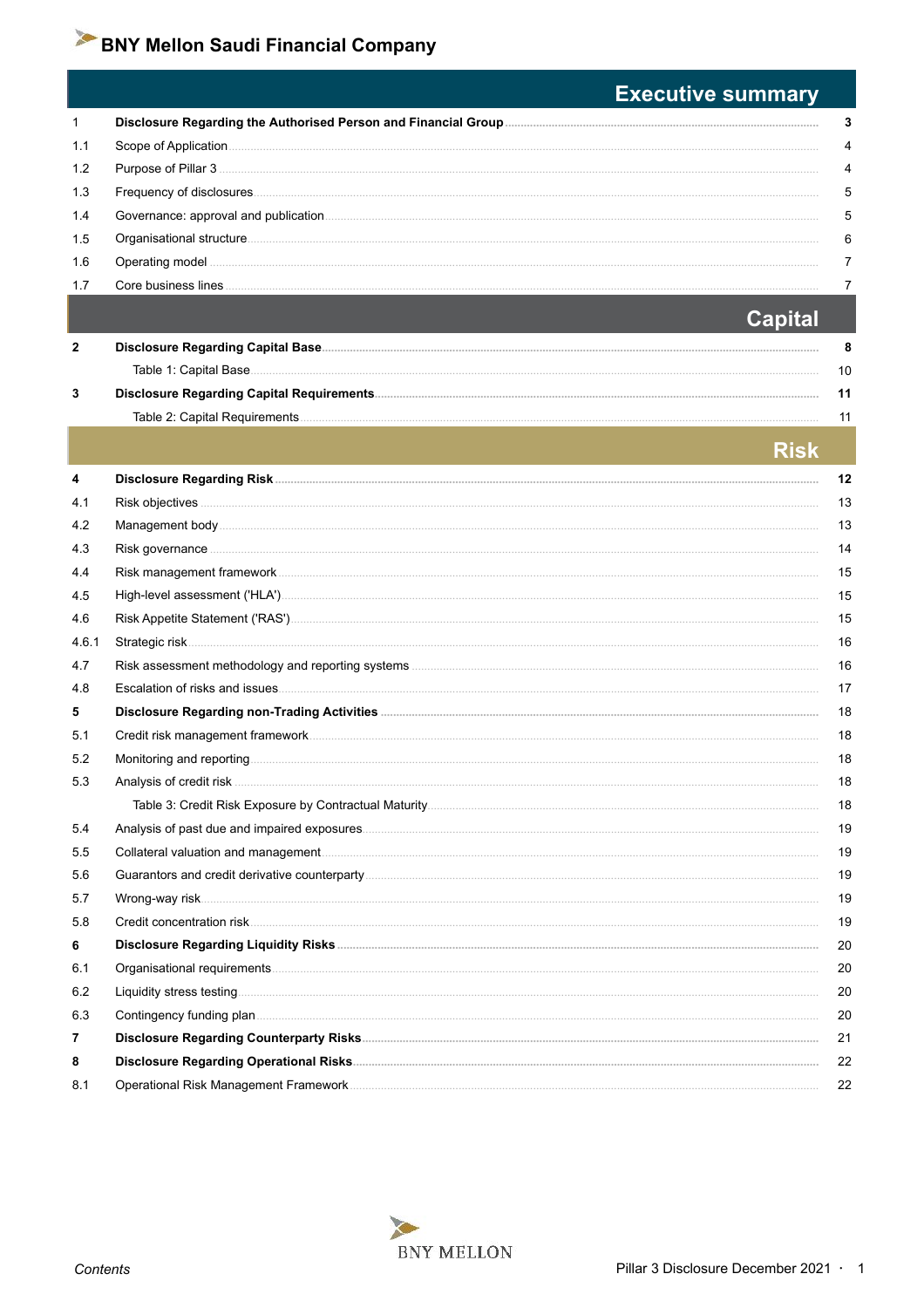#### **Appendices** Appendix.  $24$ Table 4: Disclosure on Capital Adequacy  $24$ Table 5: Disclosure on Risk Weighted Assets. 25 Table 6: Disclosure on Credit Risk Ratings - Long Term. 26 Table 7: Disclosure on Credit Risk Ratings - Short Term 27



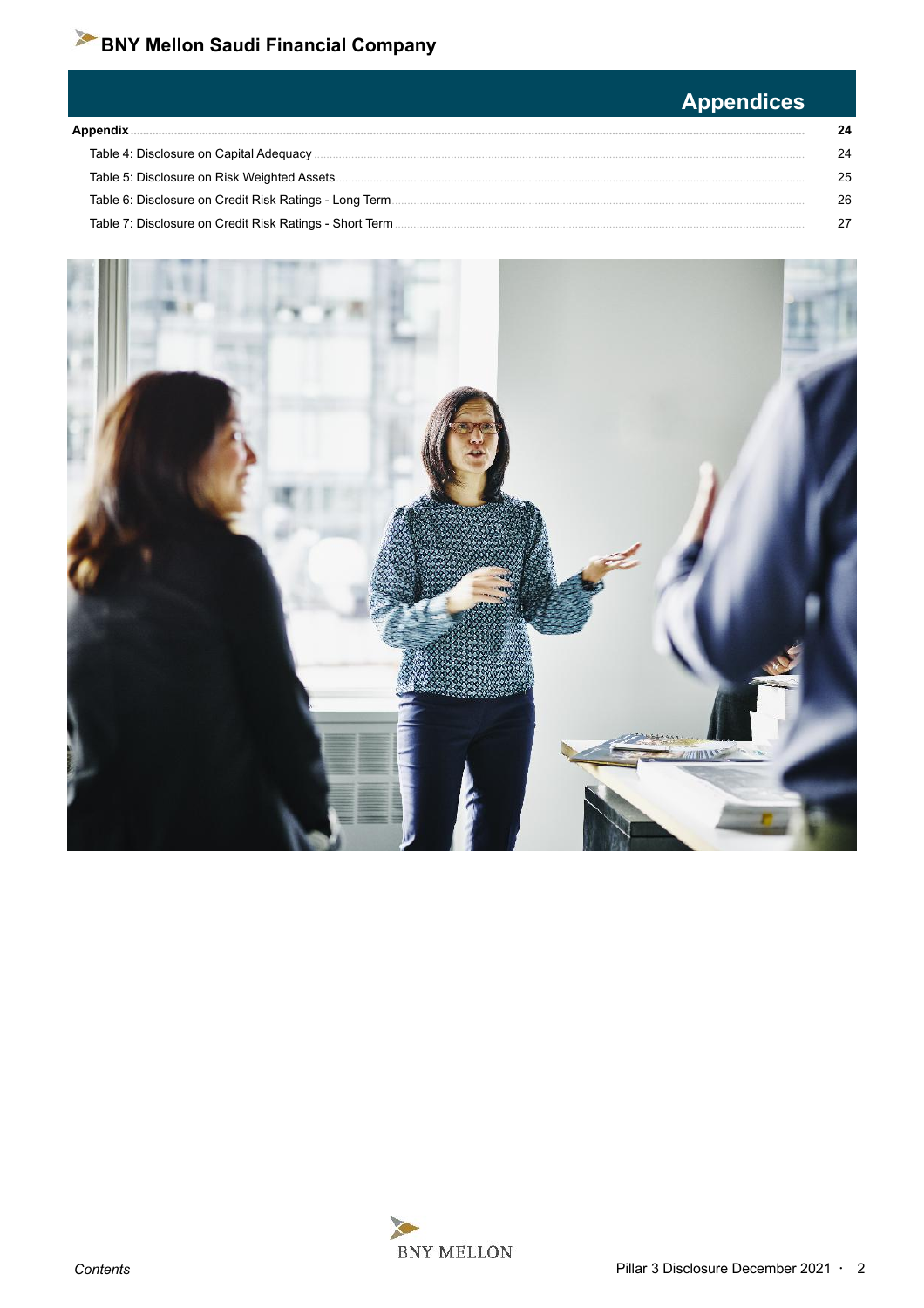## **Executive summary**



## **1 Disclosure Regarding the Authorised Person and Financial Group**

These Pillar 3 disclosures are prepared for the BNY Mellon Saudi Financial Company (the 'Company'), in accordance with the Prudential Rules of the Capital Market Authority of Saudi Arabia<sup>1</sup> ('CMA'). The document complements the annual disclosures in the financial statements.

These disclosures present the Company's regulatory metrics, its governance structure, and approach to risk management as at 31 December 2021 and were approved by the Company's Board of Directors (the 'Board') on 21 March 2022.

The Company is incorporated in Saudi Arabia with paid-in capital of SAR 50 million and holds a license to conduct custody related services approved by the CMA under license 20211-04 issued on 13 July 2020.

<sup>1</sup> https://cma.org.sa/en/RulesRegulations/Regulations/Documents/Final%20Draft%20Prudential%20Rules%20(English).pdf

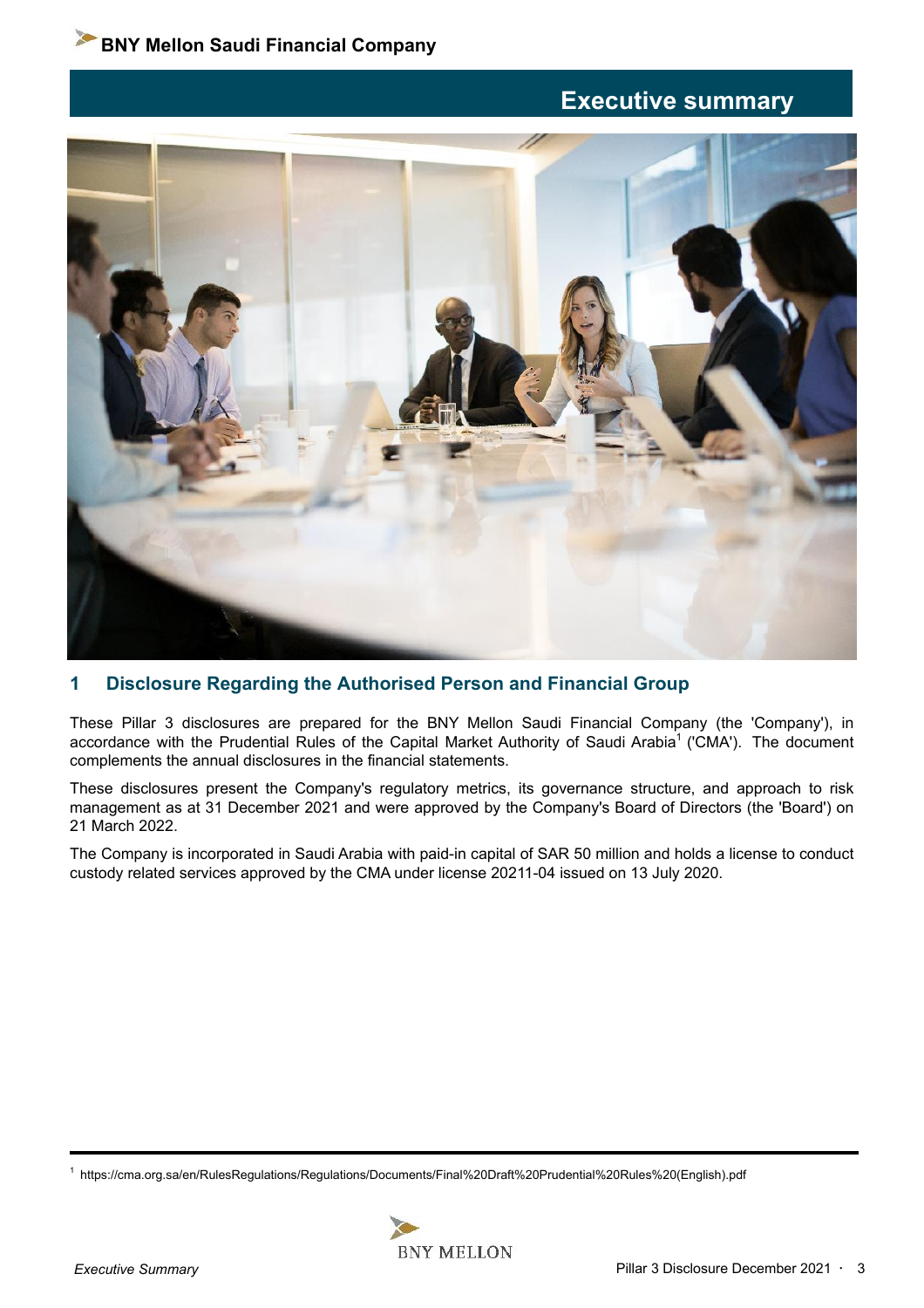#### **1.1 Scope of Application**

Pillar 3 disclosures are required at the highest level of consolidation in accordance with Article 67(b) of the CMA Prudential Rules. The Company does not have any subsidiaries and therefore its financial accounts and Pillar 3 disclosures are prepared on an individual basis. Financial statements are prepared in accordance with the International Financial Reporting Standards ('IFRS') which are submitted annually to the CMA.

When assessing the appropriateness of these disclosures the Company has ensured adherence to the following principles of:



Wherever possible and relevant, the Board will ensure consistency between Pillar 3 disclosures, Pillar 1 capital reporting and Pillar 2 Internal Capital Adequacy Assessment Process ('ICAAP') content. Unless indicated otherwise, information contained within the Pillar 3 disclosure has not been subject to external audit.

The Company seeks to comply with the Prudential Rules through adherence to the following principles:

#### **Pillar 1 - Minimum capital requirement**

Establishes rules for the calculation of minimum capital for credit risk, counterparty credit risk, market risk, liquidity risk, operational risk and capital resources requirements. The Company reports these metrics on a monthly basis to the CMA.

#### **Pillar 2 - Supervisory review process**

Requires firms and supervisors to undertake an internal capital adequacy assessment process to determine whether the financial institution needs to hold additional capital against risks not adequately covered in Pillar 1 and to take action accordingly.

#### **Pillar 3 - Market discipline**

Complements the other two pillars and effects market discipline through public disclosure demonstrating an institution's risk management policies, approach to capital management, capital resources and an analysis of its credit risk exposures. These disclosures are published on the Company's website and submitted to the CMA.

Pillar 3 disclosures are approved by the Company's Audit and Risk Committee and its Board, which collectively have verified that they are consistent with formal policies adopted regarding production and validation.

#### **1.2 Purpose of Pillar 3**

The aim of the Pillar 3 disclosures is to provide market participants with accurate and comprehensive information regarding the capital adequacy and risk profile of the Company. This includes key information on the scope of application, capital position, risk based exposures and assessment processes, which will ultimately enable the public to better understand and compare the Company's business, its risks and capital adequacy.

To that end, Pillar 3 principles require disclosure of risk management objectives and policies for each of the following categories of risk outlined in Annex 10 of the CMA's Prudential Rules alongside relevant quantitative disclosures:



Where appropriate, the disclosures will include comparatives for the prior periods once available and an analysis of the more significant movements to provide greater insight into the risk management practices of the Company and its risk profile.

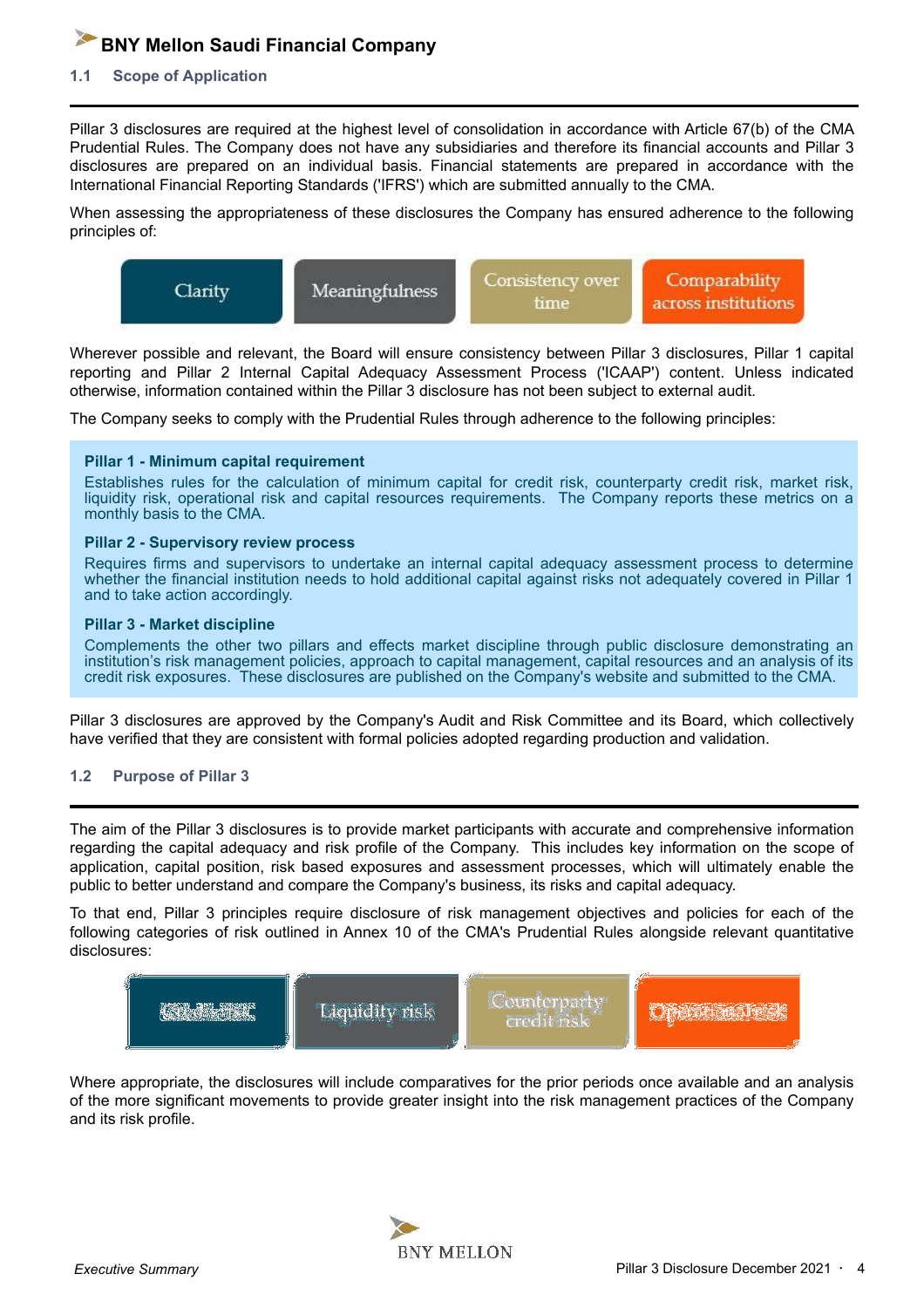The Company undertakes no obligation to revise or to update any forward-looking or other statement contained within this report regardless of whether or not those statements are affected as a result of new information or future events.

The following key metrics illustrate the purpose of these disclosures and are intended to be considered alongside qualitative disclosures in respect of the Company's risk profile:



#### **1.3 Frequency of disclosures**

Disclosure will be made annually in accordance with Article 68(a) of the CMA Prudential Rules and will be published in conjunction with the date of publication of the financial statements where applicable. The Company will reassess the need to publish some or all of the disclosures more frequently in light of any significant change to the relevant characteristics of its business including disclosure about capital resources and adequacy, and information about risk exposure and other items prone to rapid change.

Disclosures are published on The Bank of New York Mellon corporate website which can be accessed using the link below:

#### BNY Mellon Investor Relations - Pillar 3

See the Additional Country Disclosures section.

The Company also has its own website found below, where the disclosures will also be published:

#### BNY Mellon Saudi Financial Company Overview

**1.4 Governance: approval and publication**

Pursuant to the BNY Mellon EMEA Pillar 3 disclosure standard, these disclosures were approved for publication by the Company's Board on 21 March 2022. The Board approved the adequacy of the Company's risk management arrangements, providing assurance that the risk management systems put in place are adequate with regard to the Company's profile and strategy.

Pillar 3 disclosures are prepared solely to meet Pillar 3 disclosure requirements and for no other purpose. These disclosures do not constitute any form of financial statement on the business nor do they constitute any form of contemporary or forward looking record or opinion about the business.

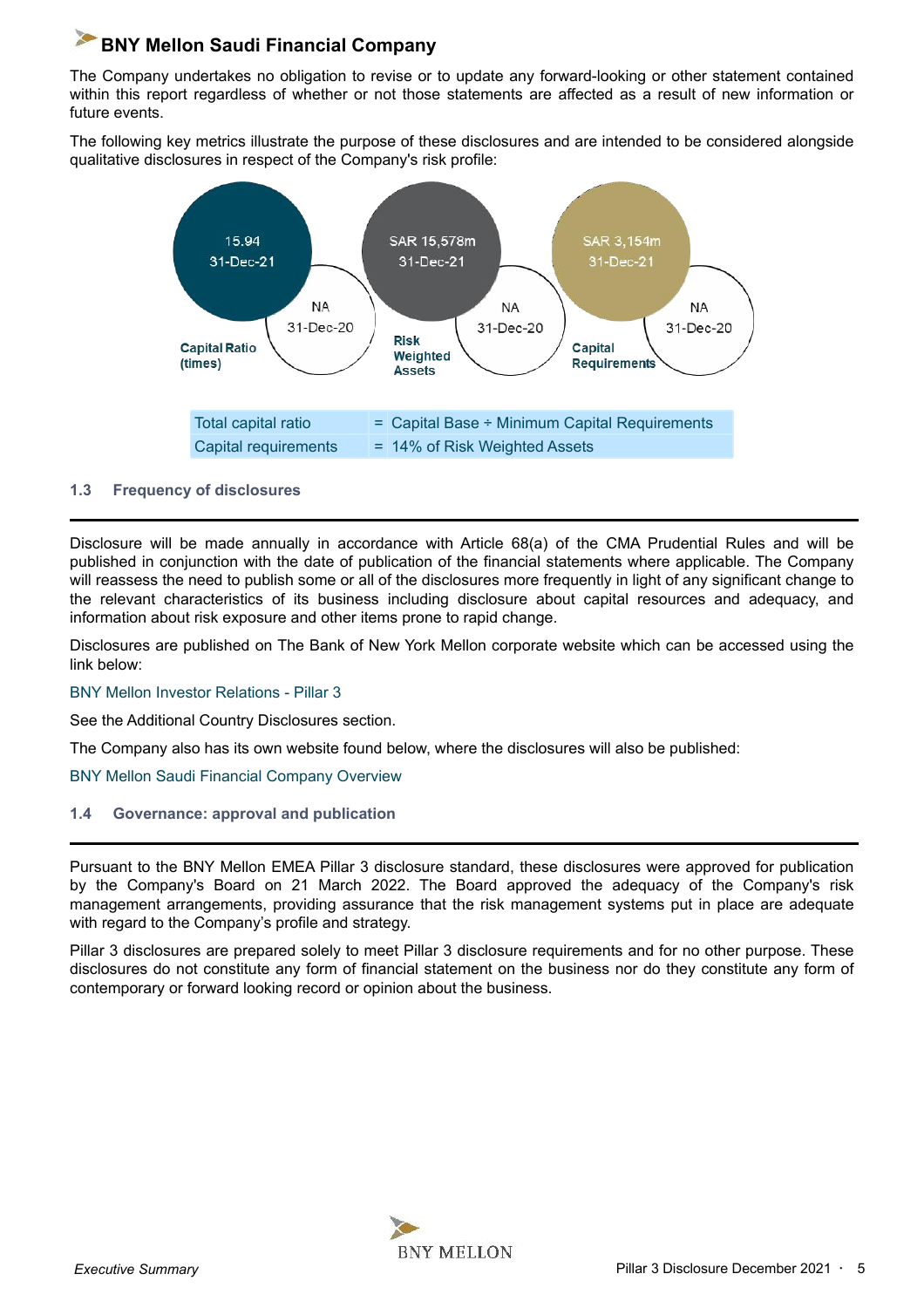#### **1.5 Organisational structure**

The Company is a single shareholder closed joint stock company based in Riyadh in the Kingdom of Saudi Arabia. It is licensed by the CMA to conduct Custody Services to Saudi clients and is permitted to establish branches, offices or agencies within or outside the Kingdom of Saudi Arabia.

The Company is a fully owned subsidiary of BNY International Financing Corporation (which owns 100.00% of the Company's share capital), a US company which is itself a subsidiary of The Bank of New York Mellon Institutional Bank being the banking entity of The Bank of New York Mellon Corporation, the ultimate parent company of the BNY Mellon Group ('BNY Mellon').

BNY Mellon Group is a global investments company dedicated to helping its clients manage and service their financial assets throughout the investment lifecycle. Whether providing financial services for institutions, corporations or individual investors, BNY Mellon delivers informed investment management and investment services in 35 countries and more than 100 markets. As of 31 December 2021, BNY Mellon had \$46.7 trillion in assets under custody and/or administration, and \$2.4 trillion in assets under management. BNY Mellon can act as a single point of contact for clients looking to create, trade, hold, manage, service, distribute or restructure investments. BNY Mellon is the corporate brand of The Bank of New York Mellon Corporation (NYSE: BK). Additional information is available on www.bnymellon.com. Follow us on Twitter @BNYMellon or visit our newsroom at www.bnymellon.com/newsroom for the latest company news.

The legal entity structure of the Company is set out below in figure 1 with the governance structure presented in figure 2.



## **Figure 1: The Company's legal entity structure at 31 December 2021**

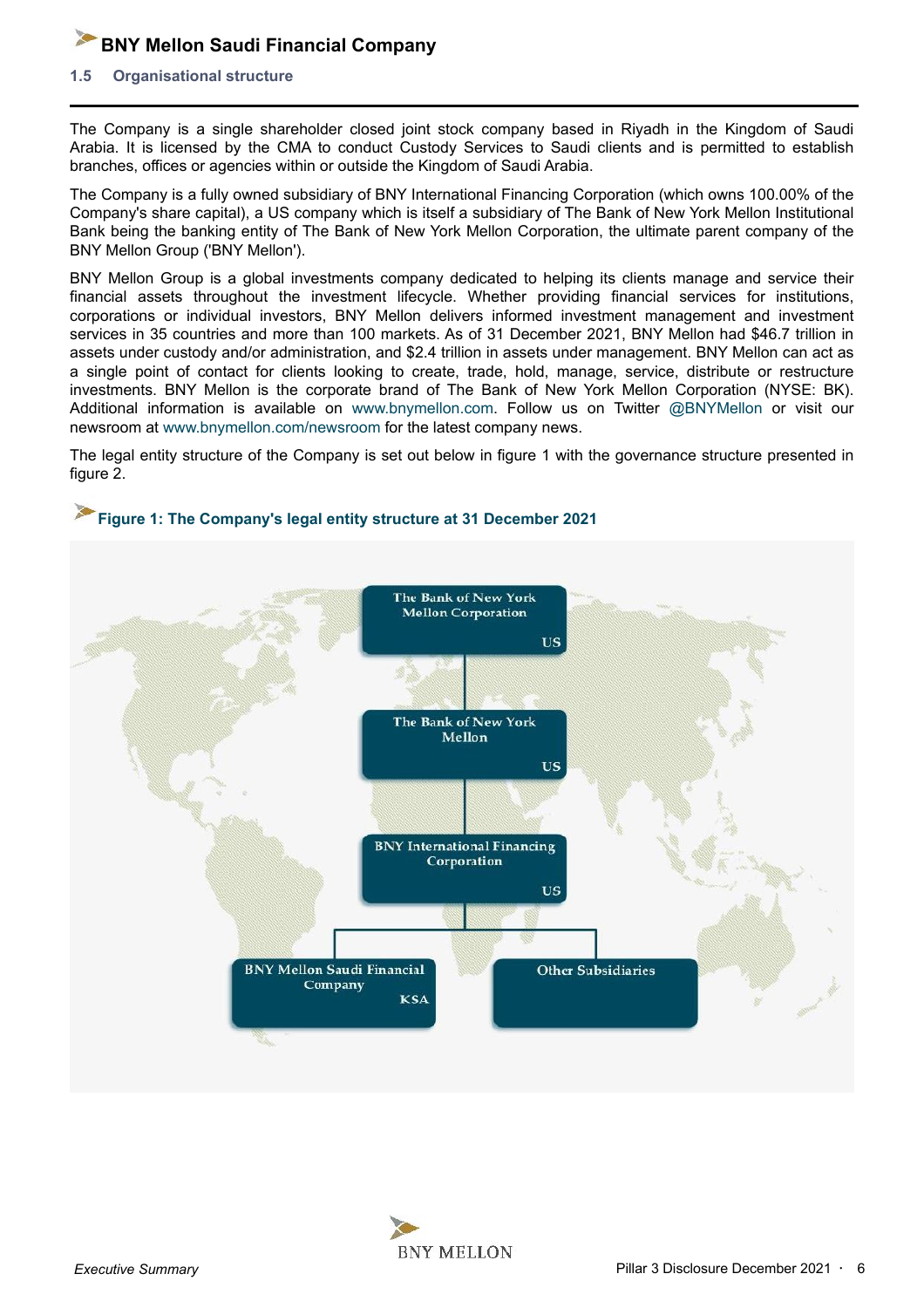#### **Figure 2: The Company's governance structure at 31 December 2021**



To create a more efficient operating model and to respond to increasing demands from regulators in the US, UK and EMEA, the BNY Mellon EMEA Operating Model is based on a Three Banking Entities model in EMEA. To facilitate the model, a global booking principle and a Dual Custody model will be implemented within BNY Mellon. This rationalized, more efficient and simple structure gives BNY Mellon flexibility for growth by freeing up capital and allowing greater capacity for new products and services, thereby allowing the Company to focus its business on core clients.

The rationales behind the EMEA Business Operating Model include:

- reduction of complexity in legal entity structure as well as respective contractual framework;
- improvement of resolvability by removing duplication, potential conflicts and improving transparency on risks;
- viability of businesses with appropriate client base, operations / balance sheet size, capital and management;
- appropriate alignment to client needs whilst improving client experience through more efficient service delivery; and,
- deliver shareholders value through more efficient use of resources, liquidity and capital and improved client growth and retention.

#### **1.7 Core business lines**

To facilitate its part in the operating model the Company primarily offers custody related services approved and regulated by the CMA, in particular:

- custody and securities lending services on an arrangement basis only;
- global risk solutions; and,
- global institutional accounting and foreign exchange services.

This array of asset servicing solutions are approved for and provided to local Saudi clients.

The Company is not a member of an exchange, clearing house or a central depositary, and will not book any client related balances such as deposits, advances or overdrafts on its balance sheet.

In line with the custody arranger and introducer model, core services, most prevalently international custody and the other services, will be provided and contracted through the BNYM group.

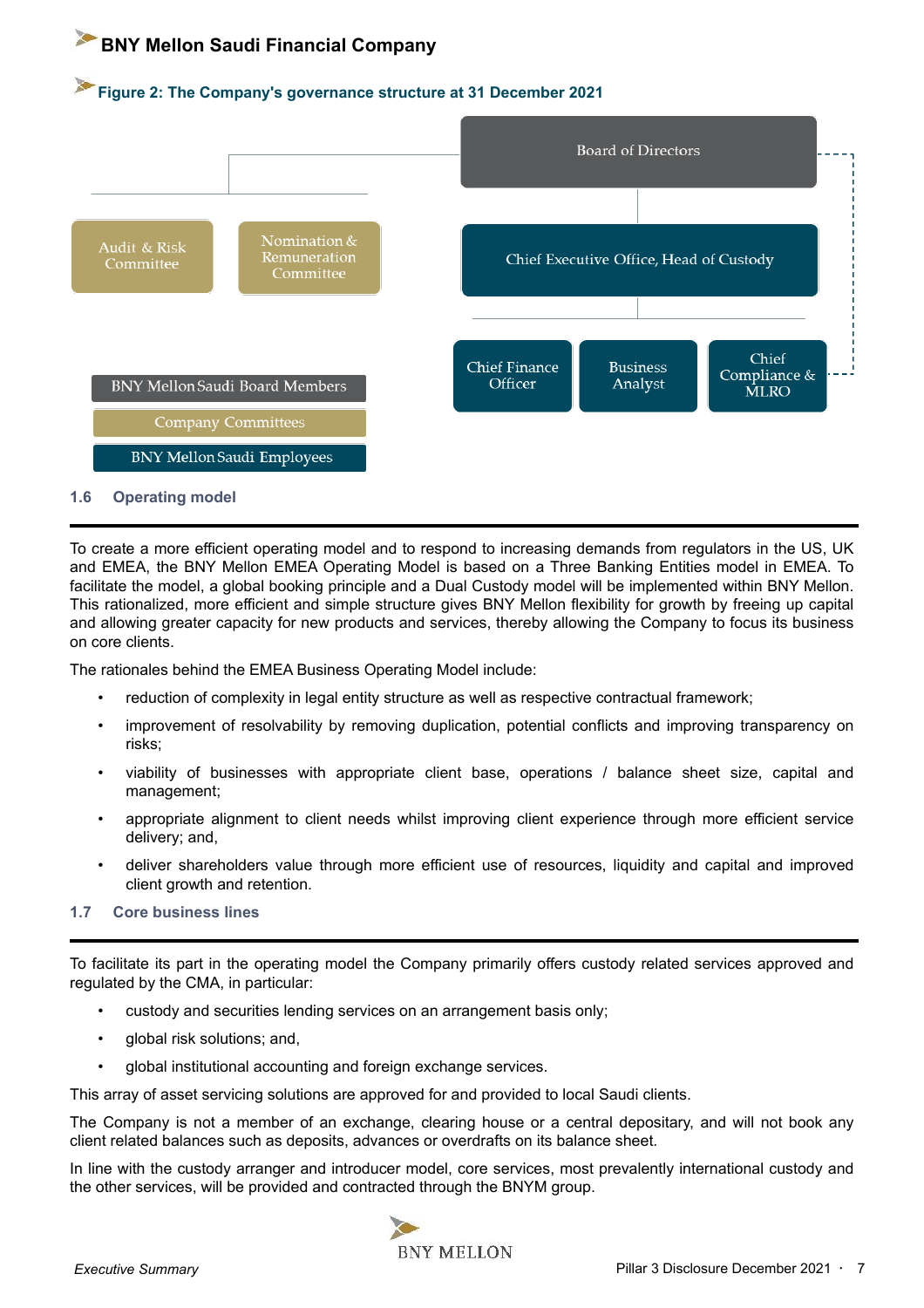# **Capital**



## **2 Disclosure Regarding Capital Base**

The following key metrics reflect the Company's capital and risk profile:



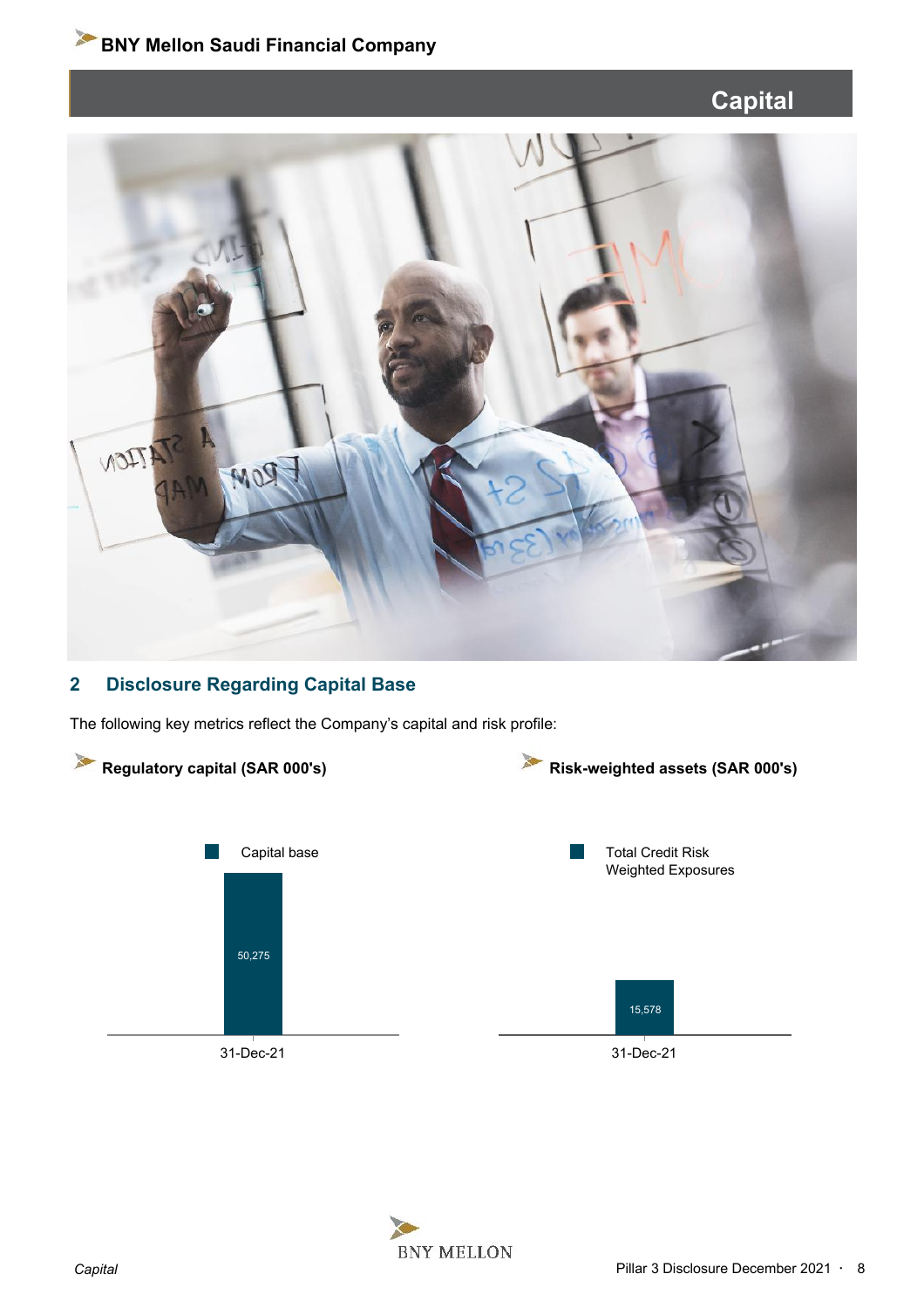

The Company's regulatory capital base is defined by the Prudential Rules and includes:

- **• Tier 1 capital** which is the highest quality form of regulatory capital comprising paid-up capital and any related share premium, retained earnings and other reserves and capital contributions, less any specific regulatory adjustments. Note the Company does not deduct any items from Tier 1 capital.
- **• Tier 2 capital** which includes subordinated loans, preference shares and revaluation reserves. The Company does not have any Tier 2 capital at the reporting date.

The Company abides by the following principle in managing its appropriate capital positions:

**•** Maintain adequate quantity and quality of capital to meet its risk appetite in relation to regulatory capital requirements under both expected (business as usual) and stressed conditions.

Adherence to these principles helps to ensure that the Company remains above the Board's approved capital risk appetite requirements and provides a guide in making decisions regarding capital.

The Company's capital management strategy is to maintain appropriate capital commensurate with the risks and business strategy of the Company and to ensure capital is sufficient to meet its risk appetite and regulatory requirements.

Known and anticipated increases in capital requirements shall be planned for, and taken into account when considering any capital actions. Decisions are made after comprehensive reviews of key capital ratios and metrics to ensure strategic and regulatory objectives are satisfied.

#### **Key External Factors Influencing BNY Mellon Saudi Financial Company**

Below are some of the key highlights of the Company's annual results and financial position:

At the end of December 2021 the net assets of the Company stood at SAR 69.3 million which included an increase of SAR 19 million on the initial equity seed capital recognised at the Company's launch.

The year to date pre-tax income ('PTI') was SAR 0.3 million. This Company's inter-affiliate fee revenue was partly offset primarily by direct staffing expenses, but also general admin costs namely depreciation of leased assets and misc licensing fees.

The Company is well-positioned against competition thanks to BNY Mellon Group's legal entities rationalization strategy. As a result, the Company has a unique selling proposition that fits the needs of our clients.

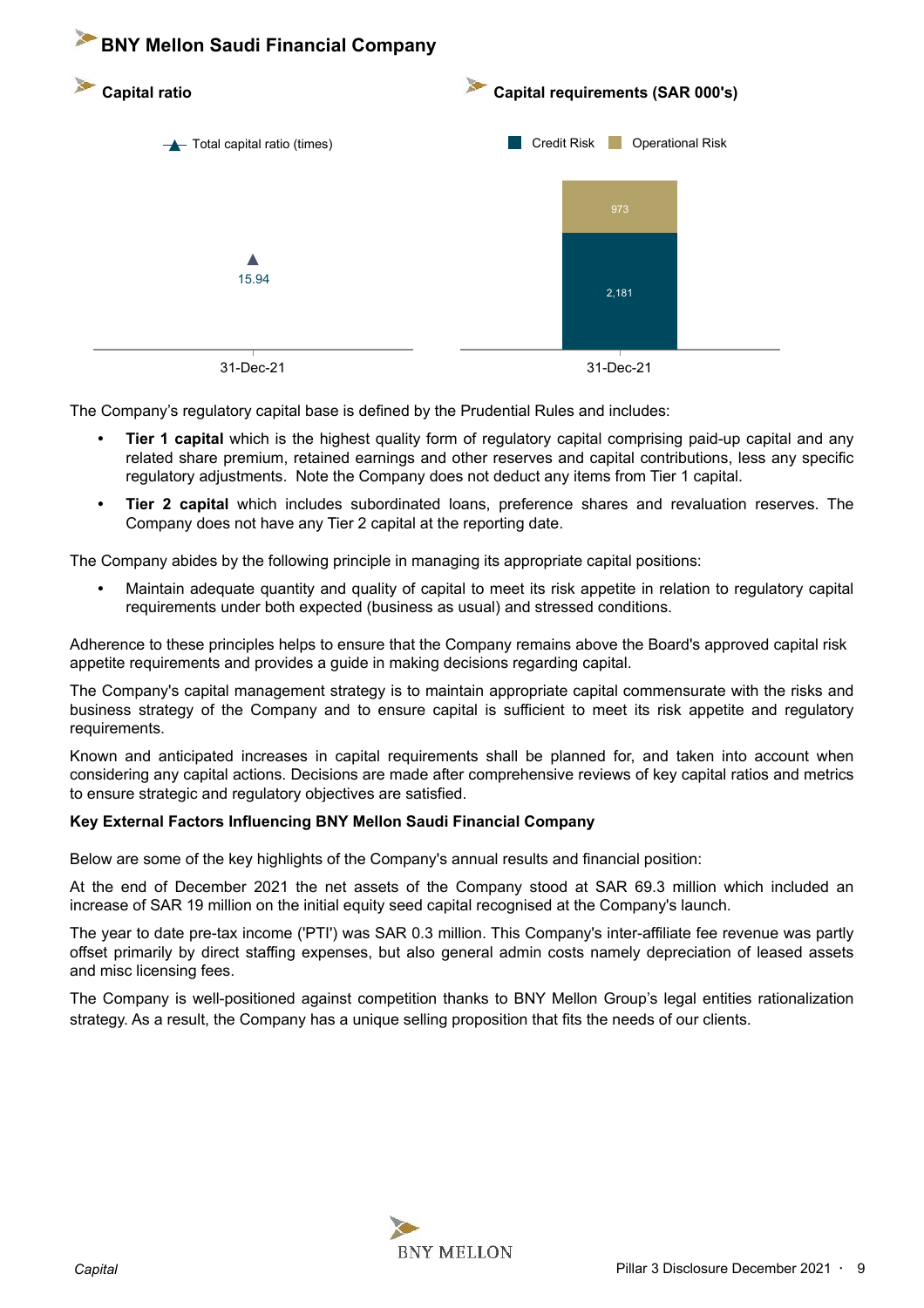## **Table 1: Capital Base**

The Company's capital base is presented in full below:

| <b>CAPITAL BASE</b>                        |           |
|--------------------------------------------|-----------|
| <b>SAR 000's</b>                           | 31-Dec-21 |
| <b>Tier-1 Capital</b>                      |           |
| Paid-up capital                            | 50,000    |
| Share premium                              |           |
| Reserves                                   | 30        |
| Audited retained earnings                  | 271       |
| Deductions (-)                             | (26)      |
| <b>Tier-1 Capital</b>                      | 50,275    |
| <b>Tier-2 Capital</b>                      |           |
| Subordinated loans                         |           |
| Tier 2 debt securities                     |           |
| Cumulative preference shares               |           |
| <b>Revaluation reserves</b>                |           |
| Other deductions from Tier-2 (-)           |           |
| Deduction to meet Tier-2 capital limit (-) |           |
| <b>Tier-2 Capital</b>                      |           |
| <b>CAPITAL BASE</b>                        | 50,275    |

The Company's capital is represented by five million fully paid-up ordinary shares valued at SAR 10 each, representing a total value of SAR 50 million.

Saudi company law requires 10% of audited net profits after taxes to be allocated to Reserves until the balance is equal to 30% of paid-up capital.

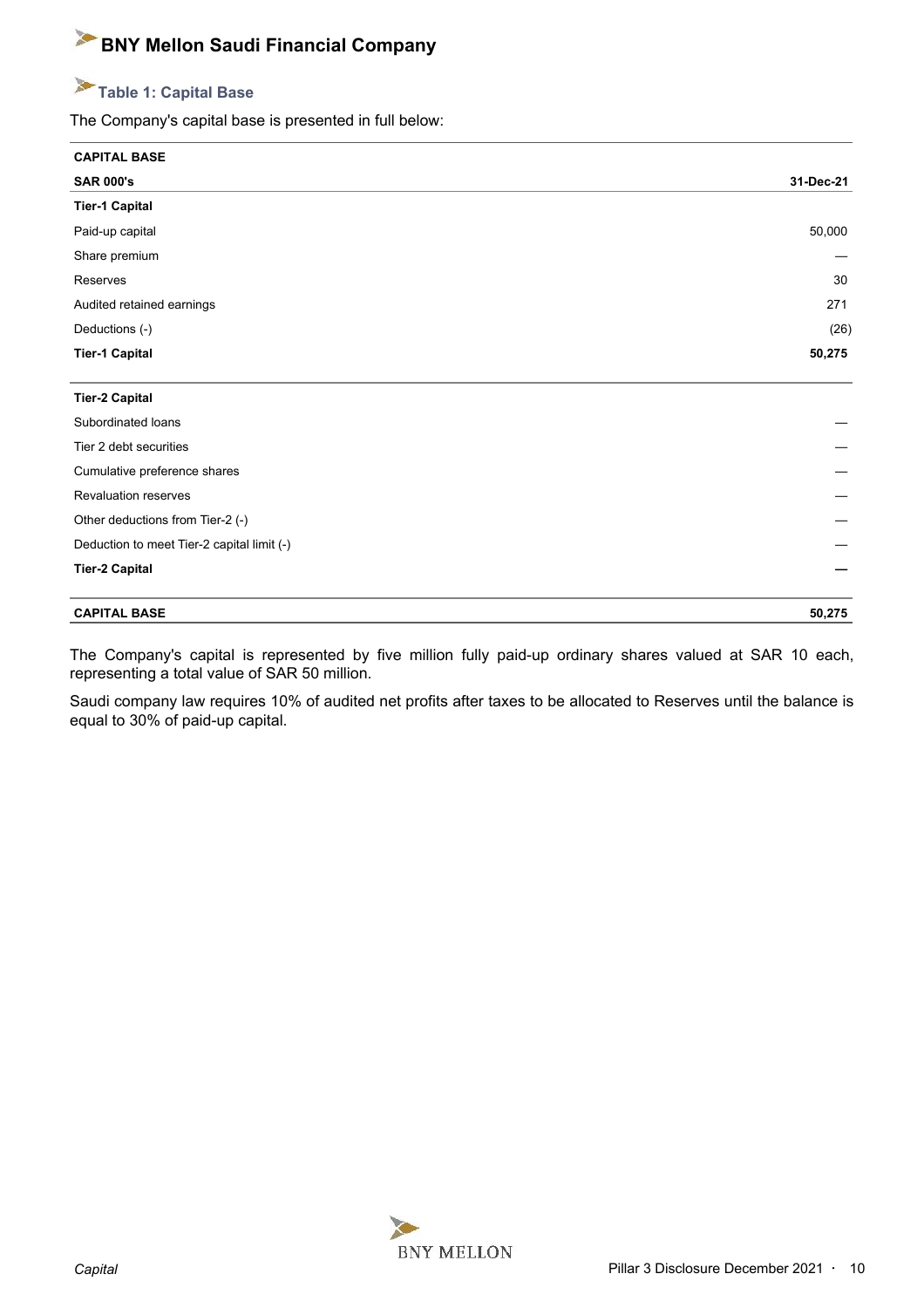## **3 Disclosure Regarding Capital Requirements**

The Company applies the Prudential Rules to determine its Pillar 1 capital requirements for the types of risk to which it is exposed. For credit risk exposures, risk weights are based on the class to which the exposure is assigned and its credit quality. These risk-weights drive the calculation of capital requirements by applying a 14% requirement to the risk-weighted exposure.

A summary of the Company's capital requirements is presented below whilst the full calculation reported monthly to the CMA is also included in the appendix under Disclosure on Capital Adequacy. The Company does not have any off-balance sheet exposures and due to the nature of its business is not exposed to market, counterparty or commodities risk.

## **Table 2: Capital Requirements**

| <b>SAR 000's</b>                                     | 31-Dec-21 |
|------------------------------------------------------|-----------|
| <b>Market Risks</b>                                  |           |
| <b>Credit Risks</b>                                  | 2,181     |
| Exposures to corporates, administrative bodies, NPOs | 77        |
| Exposures to CMIs and banks                          | 1,934     |
| Other on-balance sheet exposures                     | 170       |
| Off-balance sheet commitments                        |           |
| <b>Operational Risks</b>                             | 973       |
| <b>Minimum Capital Requirements</b>                  | 3,154     |
| <b>Capital Ratio (times)</b>                         | 15.94     |
| <b>Surplus</b>                                       | 47,121    |

Note: Capital ratio represents a multiple of capital base over capital requirements.

The Company determines its Pillar 1 operational risk capital requirement using the expenditure-based approach, being 25% of overhead expenses from the last available audited accounts.

The Company concludes that its capital is sufficient at 31 December 2021 to face the risks of the entity.

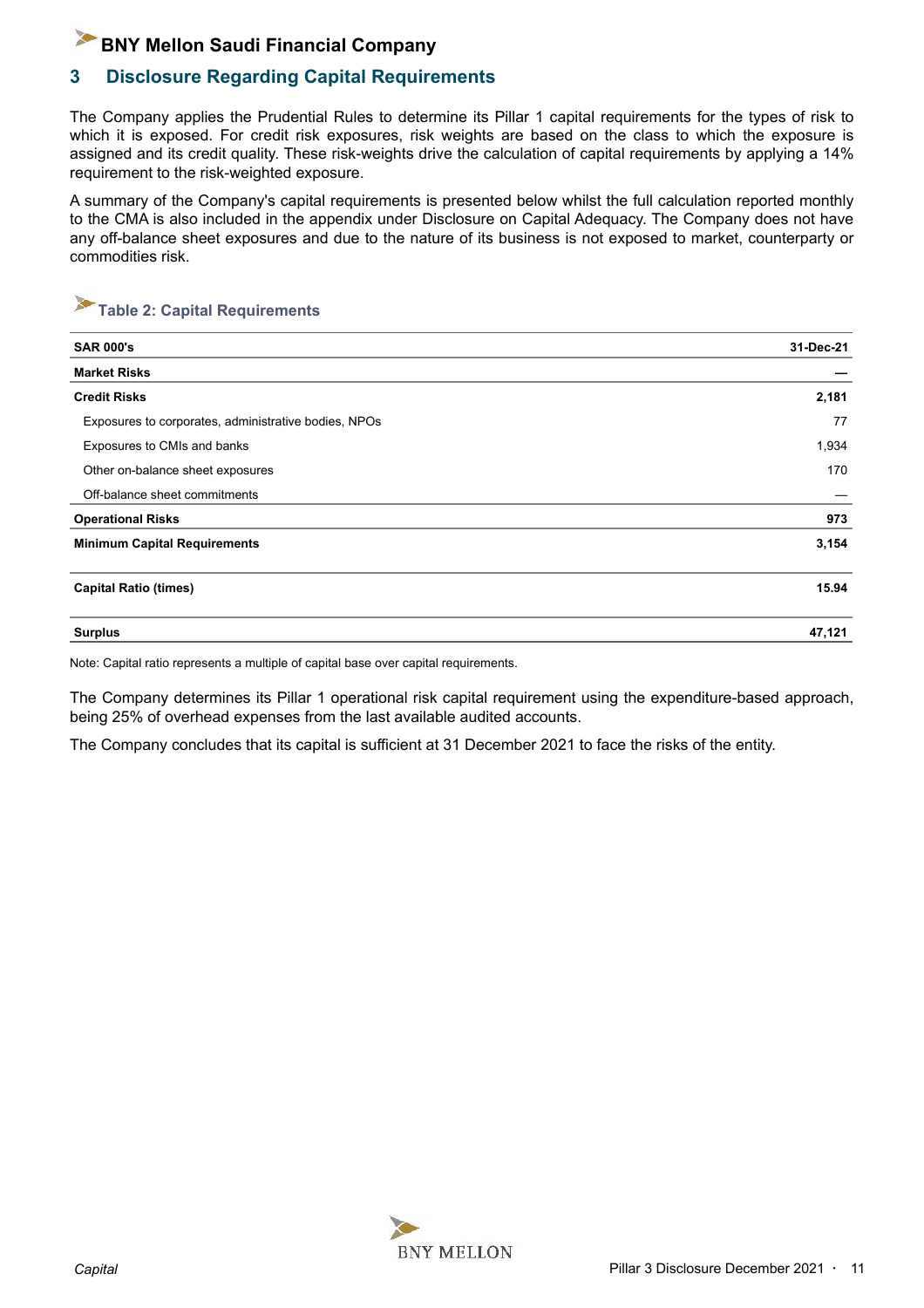

## **4 Disclosure Regarding Risk**

Given the critical role that BNY Mellon plays supporting clients and its status as a Global Systemically Important Financial Institution ('G-SIFI'), the financial stability of all of its constituent legal entities, throughout market cycles and especially during periods of market turbulence, is recognised at a BNY Mellon group level as an imperative. Clients and market participants need to have confidence that all of the BNY Mellon's legal entities will remain strong, continue to deliver operational excellence and maintain an uninterrupted service. Therefore, the Company and the BNY Mellon group as a whole are committed to maintaining a strong balance sheet and, as a strategic position, assumes less risk than many financial services companies.

Whilst BNY Mellon assumes less balance sheet risk than most financial services companies, it does assume an array of different risks as a result of its business model. As a consequence, BNY Mellon has developed an enterprise risk management programme that is designed to ensure that:

- risk limits are in place to govern its risk-taking activities across key businesses and risk types;
- risk appetite principles are incorporated into its strategic decision making processes;
- monitoring and reporting of key risk metrics to senior management and the Board takes place; and,
- there is a capital planning process which incorporates both economic capital modelling and a stress testing programme.

The Company is exposed to both financial risks (e.g. credit risk) and non-financial risks (e.g. operational risk). These risks are managed through a risk management framework, consistent with the BNY Mellon Group framework, through the Company's own risk management function, organization and governance.

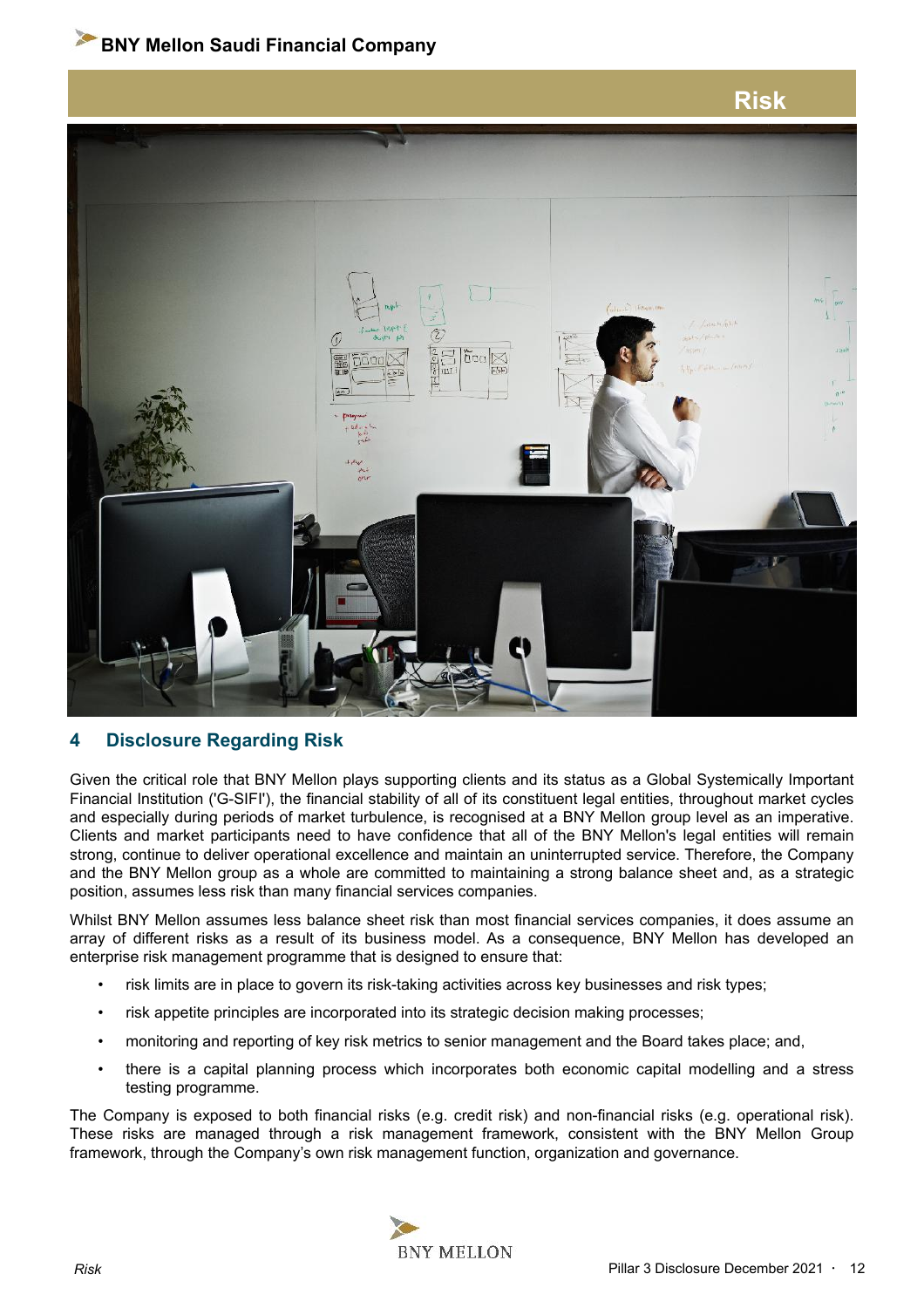**4.1 Risk objectives**

The primary objectives of the Company's risk management framework are to:

- support the Board in discharging its risk oversight responsibilities;
- support senior management to achieve its strategic objectives in a controlled manner in line with risk appetite and regulatory requirements;
- support the Company to make informed decisions which are in line with the Company's vision, goals and risk appetite;
- maintain and continually promote the Company's strong risk culture; and,
- to allow the Board and senior management to effectively oversee the Company's risk exposures.

The conduct and culture expectations of staff are anchored in the BNYM Group Code of Conduct and the corporate values – passion for excellence, integrity, strength in diversity and courage to lead. Conduct and culture remains a key strategic priority for the Company.

#### **4.2 Management body**

The Board is responsible for the effective, prudent and ethical oversight of the Company, in addition to setting the business strategy and ensuring that risk and compliance are properly managed.

The responsibilities of the Board include, but are not limited to:

- on recommendation from the Audit and Risk Committee, approval of, inter alia, the risk management framework, the Legal Entity High Level Assessment, annual Risk Appetite Statement ('RAS') and risk metrics and tolerance limits including any material amendment to the RAS;
- oversee senior managements' effective execution of the Framework; and,
- setting the Business Strategy and approving the Business and Risk Strategies for the Company.

The Board is the highest escalation level for risk issues at the Company and has two direct sub-committees, being the Audit and Risk Committee and the Nomination and Remuneration Committee.

**The Audit and Risk Committee ('ARC')** has been established by the Board and is the most senior risk governance group at the Company and is responsible for assisting the Board in fulfilling its oversight responsibilities with regards to the risk appetite and the operational effectiveness of the risk management framework of the Company. It is also responsible for ensuring that the Company is in compliance with its capital requirements relative to those risks.

The responsibilities of the ARC include, but are not limited to:

- review of the following for recommending for approval by the Board: Risk Management Framework, Strategy, the RAS, High Level Assessment, Capital Plan, Wind-Down Plan, Conflicts of Interest.
- report to the Board on the effectiveness of the Company's risk management framework;
- review the Company's on-going internal capital assessment and associated inputs;
- make recommendations to the Board for the approval of risk policies (as per the Policy Management Framework), code of conduct and procedures for managing conflicts of interests;
- make recommendations to the Board on the appointment and dismissal of the Chief Risk Officer ('CRO') if any;
- review the results of all significant regulatory examination reports, if any, and Executive Management's responses thereto. Consideration to be given to potential significant legal, risk or regulatory sanctions; and,
- escalate material risks, issues and/or trends requiring attention to the Board.

**The Nomination and Remuneration Committee ('NomCo')** is responsible for keeping the composition of the Board and its Committees under review and leads the process for Board appointments, making recommendations to the Board. The Committee also ensures plans are in place for orderly succession to both the Board and senior management positions and oversees the development of a diverse pipeline for succession.

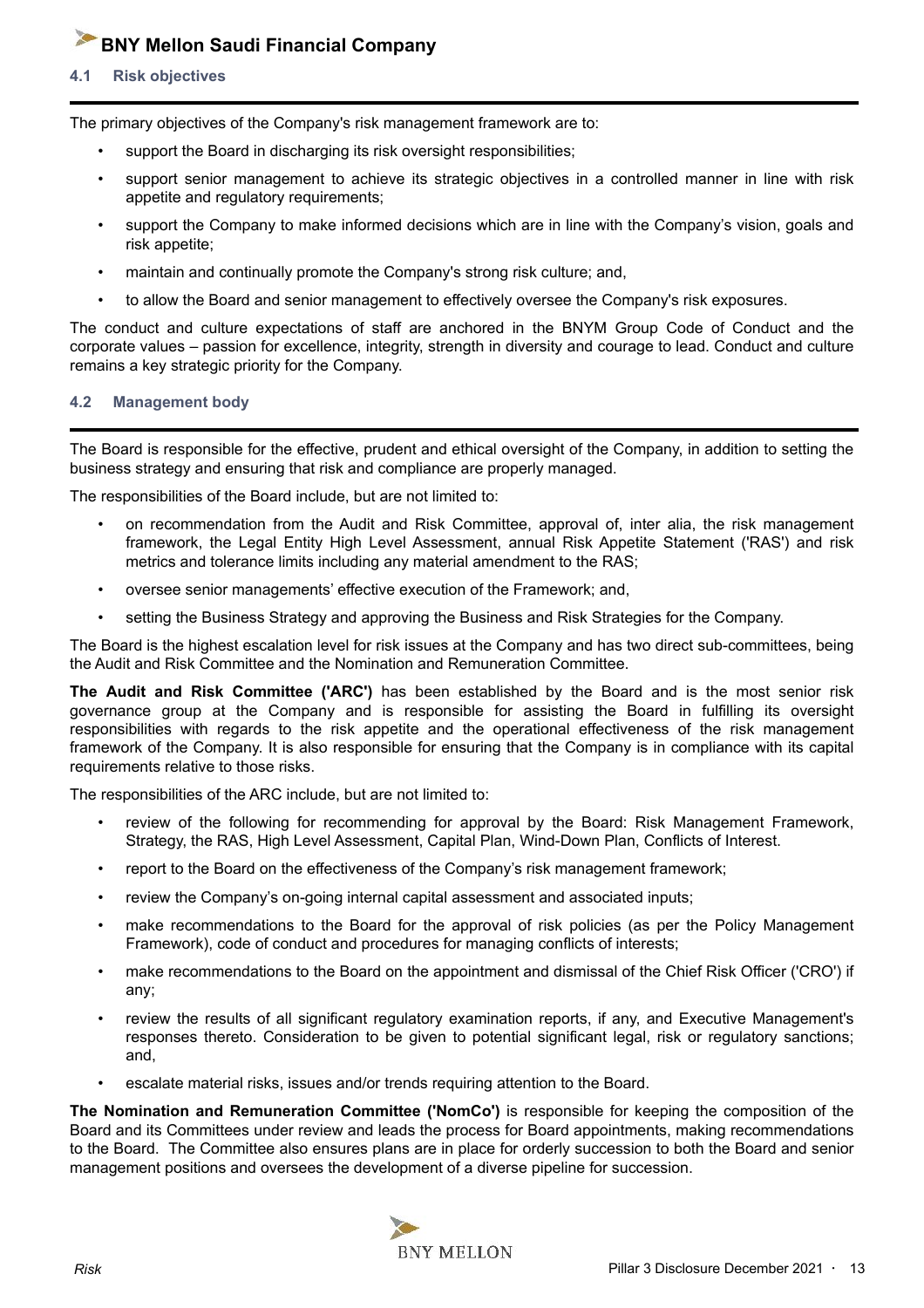#### **4.3 Risk governance**

BNY Mellon Corporation risk management is coordinated at regional, legal entity and line of business levels. A formal governance hierarchy is in place to ensure effective escalation of issues through the regional and global structure.

Risk oversight and management are structured to cover regional level, legal entity and lines of business ('LOB'). A formal governance hierarchy is in place to ensure that all areas of the business can effectively escalate issues through the regional and global structure.

A regional level risk governance structure is in place to oversee all business and legal entity risk. Oversight and escalation is provided through the following key committees:

**EMEA Senior Risk and Control Committee ('ESRCC')** - The purpose of the Europe, Middle East and Africa ('EMEA') Senior Risk and Control Committee is to provide regional risk management oversight and act as a point of convergence for the co-ordination, transparency and communication of material pan-EMEA issues (live or emerging) within the region.

The Committee escalates to:

• Senior Risk and Control Committee ('SRCC')

With a number of committees reporting to it:

- EMEA Asset Liability Committee ('ALCO');
- EMEA Anti-Money Laundering Oversight Committee ('EAMLOC');
- EMEA European Portfolio Committee ('EPC'); and,
- EMEA Resilience and Resolvability Steering Committee ('ERRSC').

The Committee is empowered under authority delegated by the BNY Mellon SRCC but subject to constraints of both corporate policy and legislation and regulation as appropriate.

Further oversight of legal entity risk management is governed via risk management committees, namely:

#### **Business Acceptance Committees ('BACs')**

The BACs are responsible for and authorised to evaluate, accept and reject standard and non-standard business events. The committees review all business events for the level and type of risk and approve based on risk appetite. BACs are also responsible to review off-boarding events.

#### **Business Risk Committees ('BRCs')**

The BRCs provide a forum to regularly review and assess risk and control issues observed from existing business practices or activities or arising from new business practices or activities in the Lines of Business and supporting operations to assist business management and corporate staff in managing and monitoring risk and control issues.

Issues identified for escalation by the BRC are to be elevated, as appropriate, to the Operational Risk Committee ('ORC'), Technology and Information Risk Committee ('TIRC'), Strategic Risk Committee ('SRC'), Entity Governance Committee, Legal Entity Risk Management Committees, the SRCC, or other Senior Management Committees.

#### **Product Approval and Review Committee ('PARC')**

The PARC is the Management Committee responsible for reviewing and approving proposals to introduce new and modify or retire existing Products. The PARC is BNYM's primary Product Governance body and executes the specific responsibilities outlined in the Products Governance Policy.

The PARC escalates directly to the SRCC. The PARC, may at times, be presented with proposals that could introduce BNY Mellon to significant or systemic risks or deviate materially from BNY Mellon's strategic plan or risk appetite. The PARC Chair shall, in consultation with PARC members, and the Policy, identify such proposals and escalate them to the SRCC for further consideration prior to the PARC issuing an approval decision.

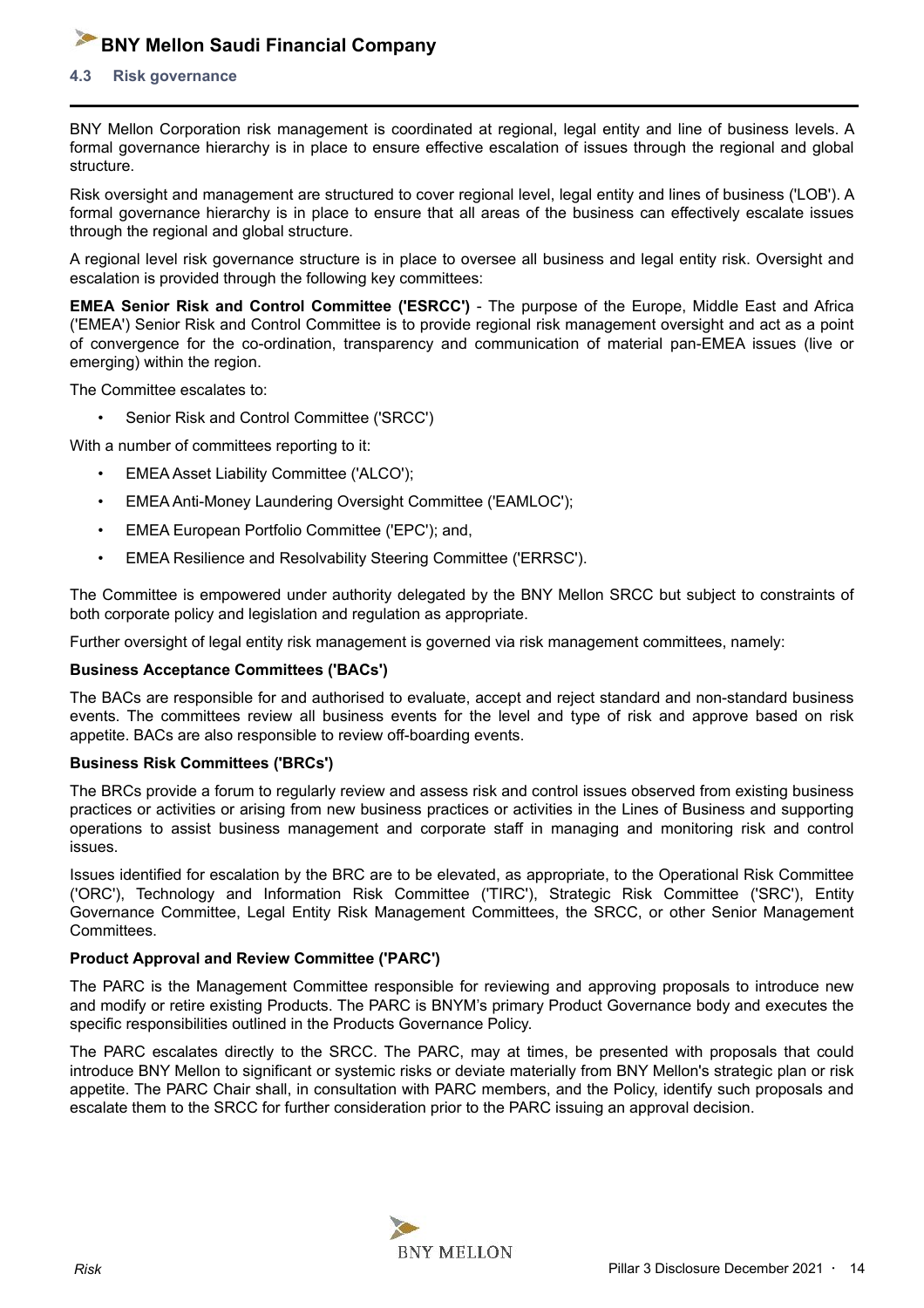#### **4.4 Risk management framework**

#### **Three Lines of Defense**

The Company has adopted a 'Three Lines of Defense model' as a simple and effective way to enhance risk management by clarifying essential roles and responsibilities. The Three Lines of Defense can be summarized as follows:

- **The First Line of Defense** Lines of Business ('LoB') and Legal Entities that provide products or services to meet the Firm's business needs and those of its customers. It also includes the associated Corporate Functions (excluding Audit, Risk & Compliance) that support the LoBs. The First Line of Defense owns the risk of their respective area of responsibility.
- **The Second Line of Defense** The Risk & Compliance function, responsible for establishing policies, expectations and guidance for managing risk at BNY Mellon while also independently monitoring, reviewing and challenging the First Line.
- **The Third Line of Defense** The Internal Audit function, an independent, objective assurance function that reports directly to the Audit Committee of the Firm's Board.

The Company's management body adopts a prudent appetite to all elements of risk to which it is exposed. Business activities are managed and controlled in a manner consistent with the Board's stated tolerances using defined quantitative and qualitative measurements.

The Company's Risk Management Framework document has been developed to meet BNY Mellon's governance standards and extends across all its business.

#### **4.5 High-level assessment ('HLA')**

The Company utilises a Legal Entity High-Level Assessment ('LE HLA') on a quarterly basis to summarize the risk profile of the Company through material risk categories. This assessment plays an important role and represents the lens through which the Company identifies and assesses risk in order to monitor and manage its risk profile. Given its scope of business, the Company recognises operational and strategic risks as its most prominent risks.

The LE HLA incorporates a consolidated review of:

- each applicable risk type from the taxonomy (Operational, Credit, Liquidity and Strategic);
- the risk management data that analyses the risk profile of the Company;
- the quality of controls in place to mitigate risks;
- internal and external factors; and,
- specific Subject Matter Expert ('SME') input across the taxonomy.

The Legal Entity Risk Officer ('LERO') is responsible for:

- providing oversight and monitoring the execution of the LE HLA program;
- providing review and challenge of the 1LOD LE HLA;
- reviewing, challenging and sharing feedback on the LE HLA with their respective LE;
- escalating concerns regarding the highest priority risk issues to the ARC for remedial action; and,
- monitoring the progress of the remediation plan to mitigate significant issues identified during the creation of the LE HLA.

#### **4.6 Risk Appetite Statement ('RAS')**

The Company's RAS is owned and approved by the ARC and the Board. It describes the level of risk that the Board is willing to accept in its strategy and business activities, given its business objectives and obligations within its resource capacity. The is reviewed at least annually or when the Company's risk profile changes.

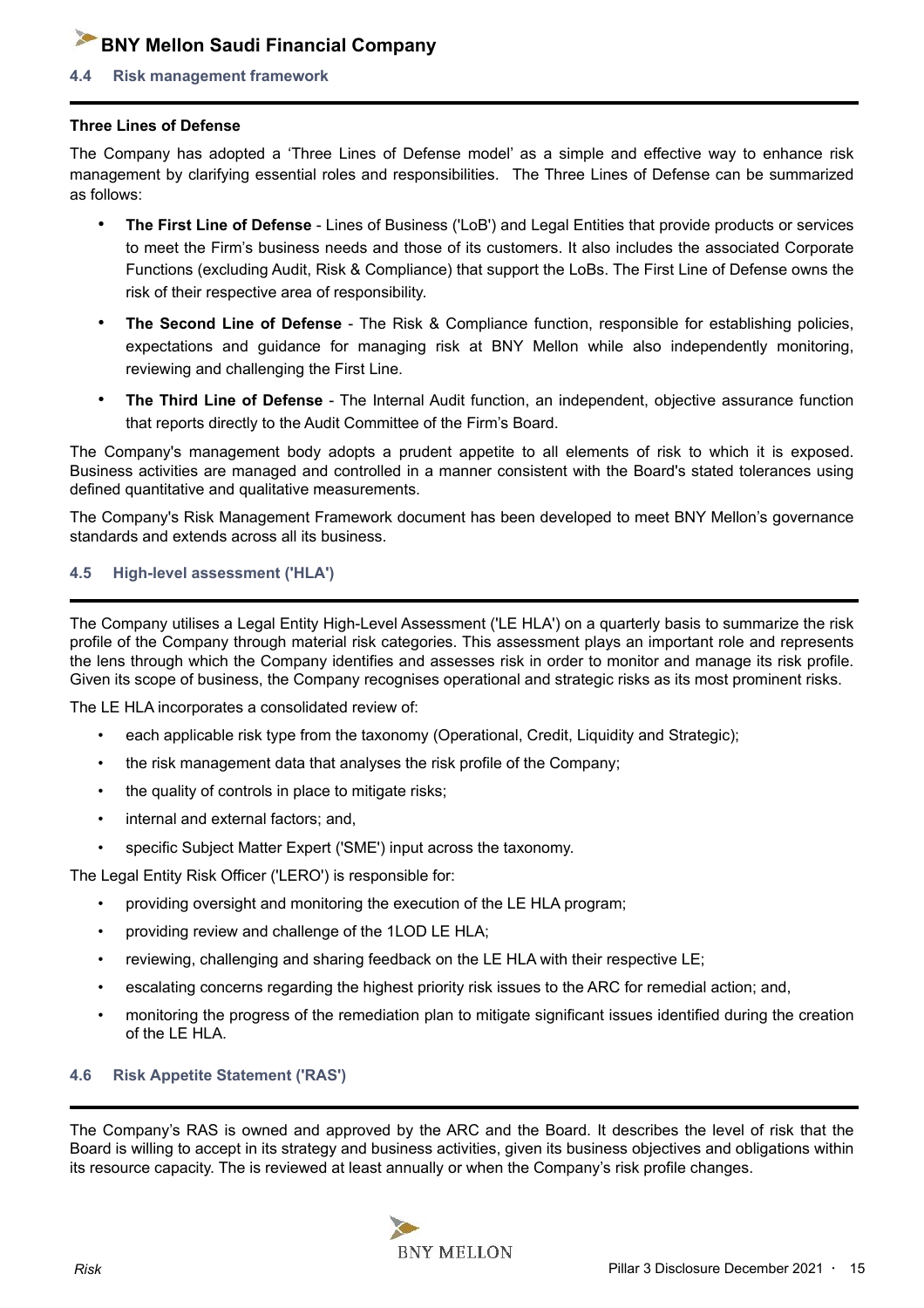The Company uses a variety of metrics to measure and monitor its risk-taking activities relative to its risk appetite. In addition, the legal entity High Level Assessment is also utilised to determine if the entity is outside of its qualitative appetite.

The Company defines Risk Appetite as the aggregate level of risk it is willing to assume after considering topics such as its strategic business objectives and business plan, the major risks facing it and its risk capacity.

#### **4.6.1 Strategic risk**

The Company is committed to executing on its strategic priorities to strengthen its presence in the country, grow profitable business by focusing on strategic relationships and solutions. Successful realization of the strategy requires that we provide expertise and continue to develop highly skilled and talented people. Successfully executing on key strategic initiatives is essential to managing strategic risk.

The Company is willing to accept there is a level of risk associated with entering into a new market, and appropriate external counsel have been engaged to support and mitigate against such risks. There is a risk inherent in doing business in new regulatory environment that accepted norms may change over time. Such changes may impact the viability of the Business Model, for example by requiring more business to be performed locally or by requiring additional capital, thereby increasing costs.

#### **4.7 Risk assessment methodology and reporting systems**

Risk processes are in place to ensure that risks are correctly and timely identified and monitored. Monitoring and controlling risk is primarily performed based on limits established by the Company. These limits reflect the business strategy and market environment of the Company as well as the level of risk that the Company is willing to accept.

The Company generally does not build its own risk infrastructure, data aggregation or reporting tools. In that sense, all the tools used by the risk experts are corporate tools, of which the building and maintenance is framed by policies and service level agreements.

An Internal Capital Adequacy Assessment Process ('ICAAP') document is produced at least annually for the Company. The process and document is owned by the Company's Management Team. The purpose of the ICAAP is to:

- provide on-going assessment and monitoring of the Company's capital risks such that they remain within the risk appetite established by the Company's Management Team;
- determine how much capital is likely to be necessary to support those risks at the moment the assessment is made and also over the firm's three-year planning horizon, both under baseline and stressed conditions; and,
- provide the necessary information so that senior management and the Company's Management Team can make decisions about the amount of capital that is required and the approach to risk management that should be adopted.

The ICAAP process aids to ensure there is sufficient capital to adhere to the Company's defined risk appetite for both internally defined and regulatory capital requirements under Business as Usual and stressed conditions. At the disclosure date, no additional capital was required as a result of this process.

#### **Governance around new and modified businesses / products assessment process**

New or modified products or businesses need to be reviewed and approved by appropriate committees (e.g. PARC, BACs, etc.). Refer to section 4.3 Risk governance for more details.

#### **Significant new client process**

Significant new clients are reviewed and approved by the corresponding BAC (Line of Business). Refer to section 4.3 Risk governance for more details.

#### **Operational risk events**

All operational losses and fortuitous gains exceeding USD10,000 are captured in the Risk Management Platform ('RMP') with completeness being verified by reconciliation to the General Ledger. Risk events are categorized by causal category. Refer to section 8 Disclosure Regarding Operational Risks for more details.

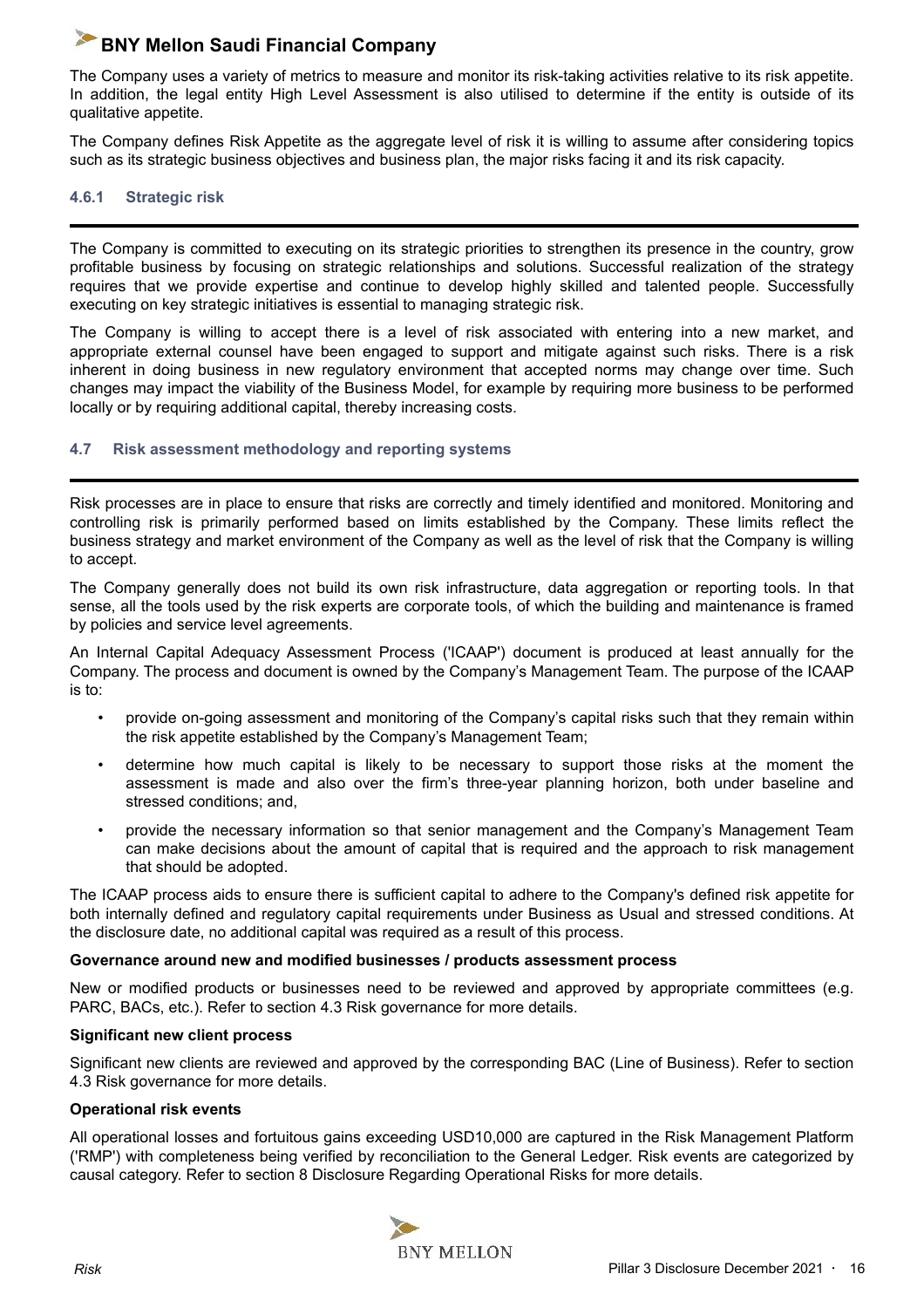#### **Credit risk monitoring process**

All counterparties leading to credit risk exposures are assessed and allocated a borrower rating in accordance with the requirements outlined in Article 29 the CMA Prudential Rules. The Company subsequently assigns a credit quality step in line with Annex 11 of the Rules. Refer to section 5 Disclosure Regarding non-Trading Activities for more details.

#### **Liquidity risk management process**

The Company's overall approach to liquidity management is to ensure that sources of liquidity are sufficient in amount and diversity, such that changes in funding requirements can be accommodated routinely without a material adverse impact on earnings, daily operations, or on the financial condition of the Company. In this context, the Company has set certain practices, metrics, and limits to measure and manage liquidity risk. Through these measures, it seeks to ensure that the overall liquidity risk undertaken stays within its risk tolerance. Refer to section 6 Disclosure Regarding Liquidity Risks for more details.

#### **Risk dashboard**

The risk dashboard aims to provide a high-level view of the Company's risk profile and evolution over time. It is produced on a quarterly basis.

#### **Key Risk Indicators**

Key Risk Indicators ('KRIs') are used by business lines to evaluate control effectiveness and residual risk within a business process. Material risks are monitored by appropriate KRIs. The business lines utilise the corporate-wide KRI process to monitor the extent to which the probability of the high inherent risks materialising is changing and to ensure that appropriate actions are being taken.

#### **Stress testing**

Capital stress testing is a key process used in the preparation of the ICAAP and Capital Plan. Incorporating the projected earnings based on its business plan, the Company generates a three-year forecast, which forms the base foundation for financial modelling and capital stress testing used as part of the ICAAP process. The capital plan effectively incorporates a view of the Company's current business model and its risks. Refer to section 6.2 Liquidity stress testing for more details on liquidity stress testing.

#### **4.8 Escalation of risks and issues**

A robust framework exists for monitoring and escalation of issues and risks within the Legal Entity, including:

- identifying and documenting all material risks, assessing the effectiveness of control design, and ensuring that control gaps are closed;
- developing and implementing standards and policies appropriate for the business that conform to the principles and guidelines established by Risk;
- designing a limit hierarchy and governance guidelines to manage both financial and non-financial risks;
- establishment of key frameworks to govern our financial risks including specific governance committees, policies and stress testing;
- elevating, reporting and investigating operating errors, losses and near misses, identifying the root causes and implementing corrective actions;
- approving the process to accept new business, including 'Request for Proposal' preparation, contract acceptance and compliance, and challenging whether the Company is being compensated appropriately for the assumption of risk;
- reviewing the impact of changes in business processes on inherent risks and controls such as reorganisations, new products or processes, system conversions and acquisitions, etc.; and,
- ensuring that processes, risks and controls are continually reassessed for appropriateness and completeness.

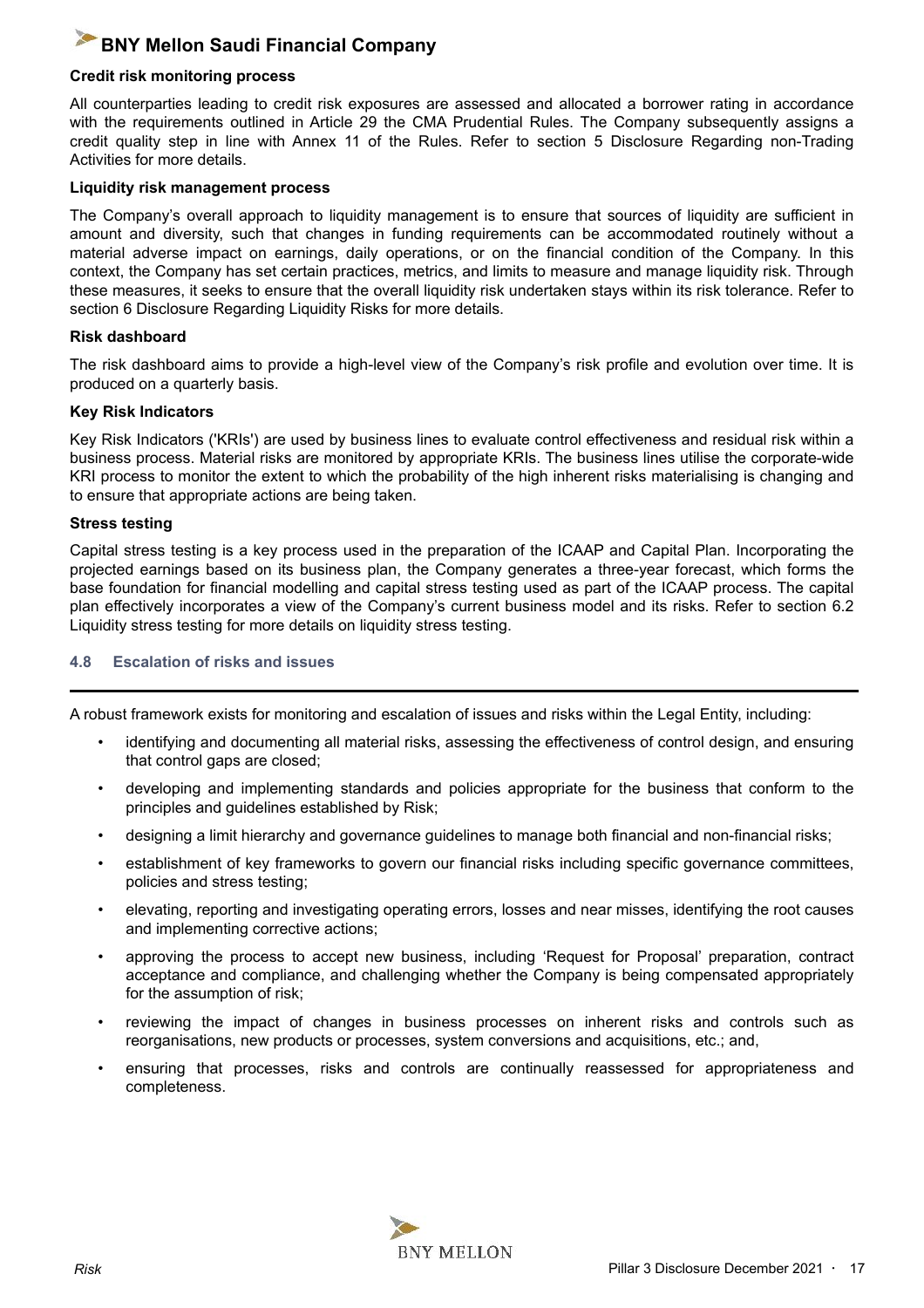## **5 Disclosure Regarding non-Trading Activities**

Understanding, identifying and managing credit risk is a central element of BNY Mellon's successful risk management approach. The Company's credit risk is managed in line with BNY Mellon's Risk Appetite to minimise losses whilst identifying future potential risks. The Company's business model creates operational and limited credit risks. This section describes the effective governance of credit risk exposures in the Company.

#### **5.1 Credit risk management framework**

The Company's credit exposures are limited to the following:

- the placement of regulatory capital deposited with a local bank; and,
- intercompany trading balances. Such balances form part of working capital. No intraday or overnight credit risk will be generated by the activities of the Company.

The ARC and the Board will approve both an appropriate RAS and a Credit Risk Policy which details the roles and responsibilities and levels of delegated authority for each type of activity.

#### **5.2 Monitoring and reporting**

The metrics supporting the management of credit risk are monitored on a monthly basis and reported to the Company's senior management and the CMA.

#### **5.3 Analysis of credit risk**

Credit risk exposure is computed in accordance with the Prudential Rules. In general credit assessments are supplied by external credit assessment agencies ('ECAI') to determine risk weights, however since the Company has only a single exposure to a Saudi bank, this has been considered as Credit Quality Step 1 in accordance with regulatory guidance.

The following credit risk exposure table summarises the credit exposure for the Company by maturity profile. More detailed tables can be found in the appendix which present exposures by risk weight and credit quality step.

#### P **Table 3: Credit Risk Exposure by Contractual Maturity**

The following exposures are all stated as at their Exposure at Default ('EAD') value, inclusive of any applicable credit risk mitigation ('CRM').

| 31-Dec-21                           | <b>SAR 000's</b> |                     |                |  |  |
|-------------------------------------|------------------|---------------------|----------------|--|--|
| <b>Exposure Class</b>               | <b>Total</b>     | Less than 12 months | <b>Undated</b> |  |  |
| Governments and Central Banks       |                  |                     |                |  |  |
| <b>Authorised Persons and Banks</b> | 69,065           | 69,065              |                |  |  |
| Corporates                          | 983              | 983                 |                |  |  |
| <b>Other Assets</b>                 | 406              |                     | 406            |  |  |
| <b>Total</b>                        | 70,454           | 70,048              | 406            |  |  |

**CRM** is defined as a technique to reduce the credit risk associated with an exposure by application of credit risk mitigants such as collateral, guarantees and credit protection;

**Residual maturity** is defined as the period outstanding from the reporting date to the maturity or end date of an exposure.

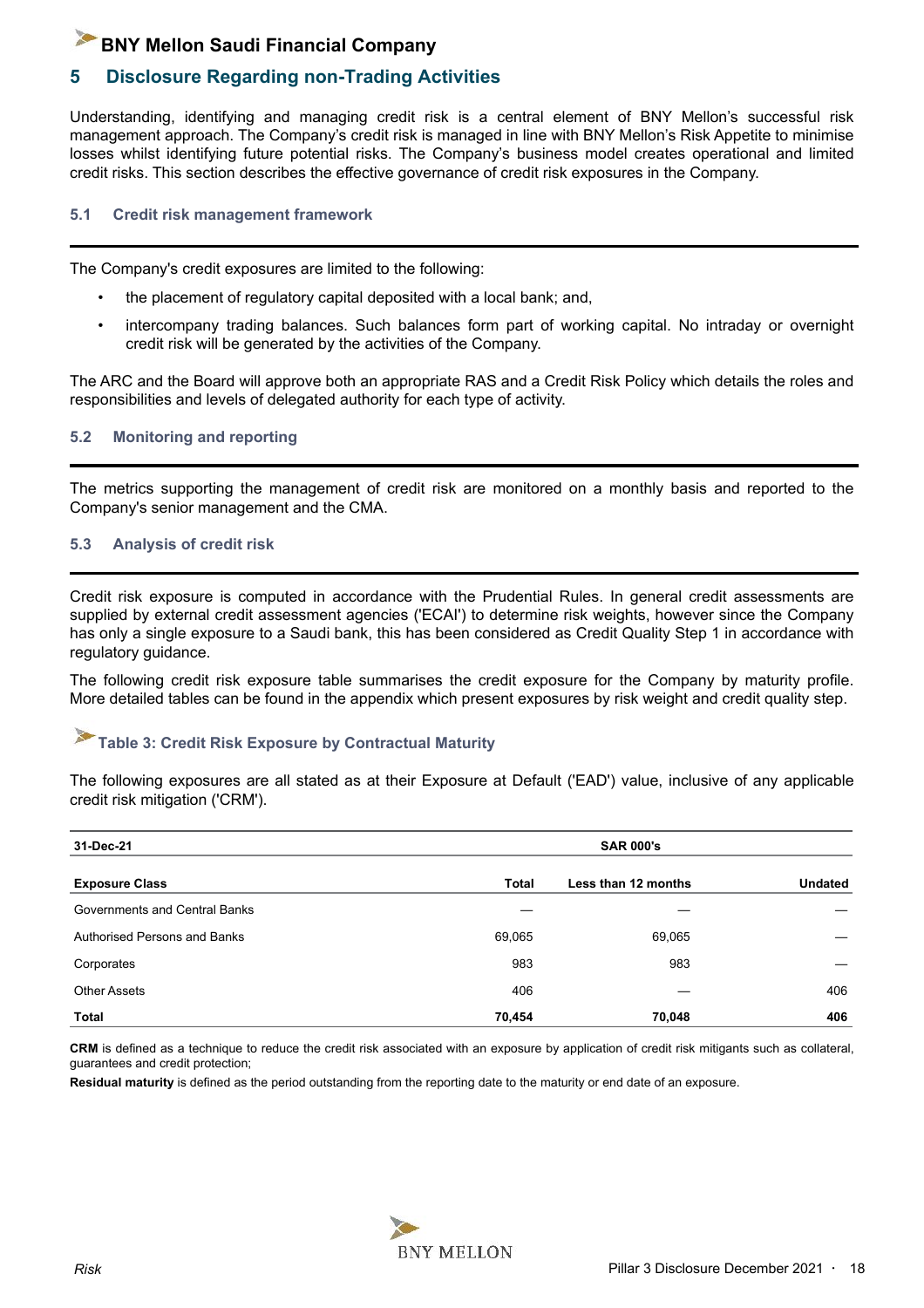#### **5.4 Analysis of past due and impaired exposures**

An aspect of credit risk management relates to problem debt management, which entails early problem identification through litigation and recovery of cash where there is no realistic potential for rehabilitation.

The Company considers past due and impaired exposures using the following definitions:

- **• past due** exposure is when a counterparty has failed to make a payment when contractually due; and,
- **• impaired exposure** is when the Company does not expect to collect all the contractual cash flows when they are due.

As at 31 December 2021, the Company had no materially impaired exposures for which a specific or general provision was required. There were no assets past due greater than 90 days. The Company did not incur any write-offs of bad debts or make any recovery of amounts previously written-off during the reporting period. Further, the Company did not carry any exposures considered forborne and consequently did not obtain any collateral through taking possession.

#### **5.5 Collateral valuation and management**

The Company did not hold any collateral at the reporting date in respect of its credit risk exposures and its business model does not necessitate the holding of collateral.

#### **5.6 Guarantors and credit derivative counterparty**

There are no exposures covered by credit derivatives at 31 December 2021. Using guarantees has the effect of replacing the risk-weight of the underling exposure with that of the institution providing the credit protection. Guarantors are primarily rated as investment grade.

#### **5.7 Wrong-way risk**

Wrong-way risk results when the exposure to the counterparty increases when the counterparty's credit quality deteriorates. The Company takes particular care to ensure that wrong-way risk between collateral and exposures does not exist. The Company did not hold any collateral at the reporting date and is not subject to wrong-way risk.

#### **5.8 Credit concentration risk**

Credit Concentration risk is the risk of loss resulting from insufficient diversification (including single name, industry and country concentration risk). Credit Concentration risk within the Company originates mostly through the Company's placement of regulatory capital with a local bank. However, such exposures are not included upon calculation of an authorized person's exposures pursuant to Article 54(5) of the CMA Prudential Rules. Consequently, concentration risk within the Company is low.

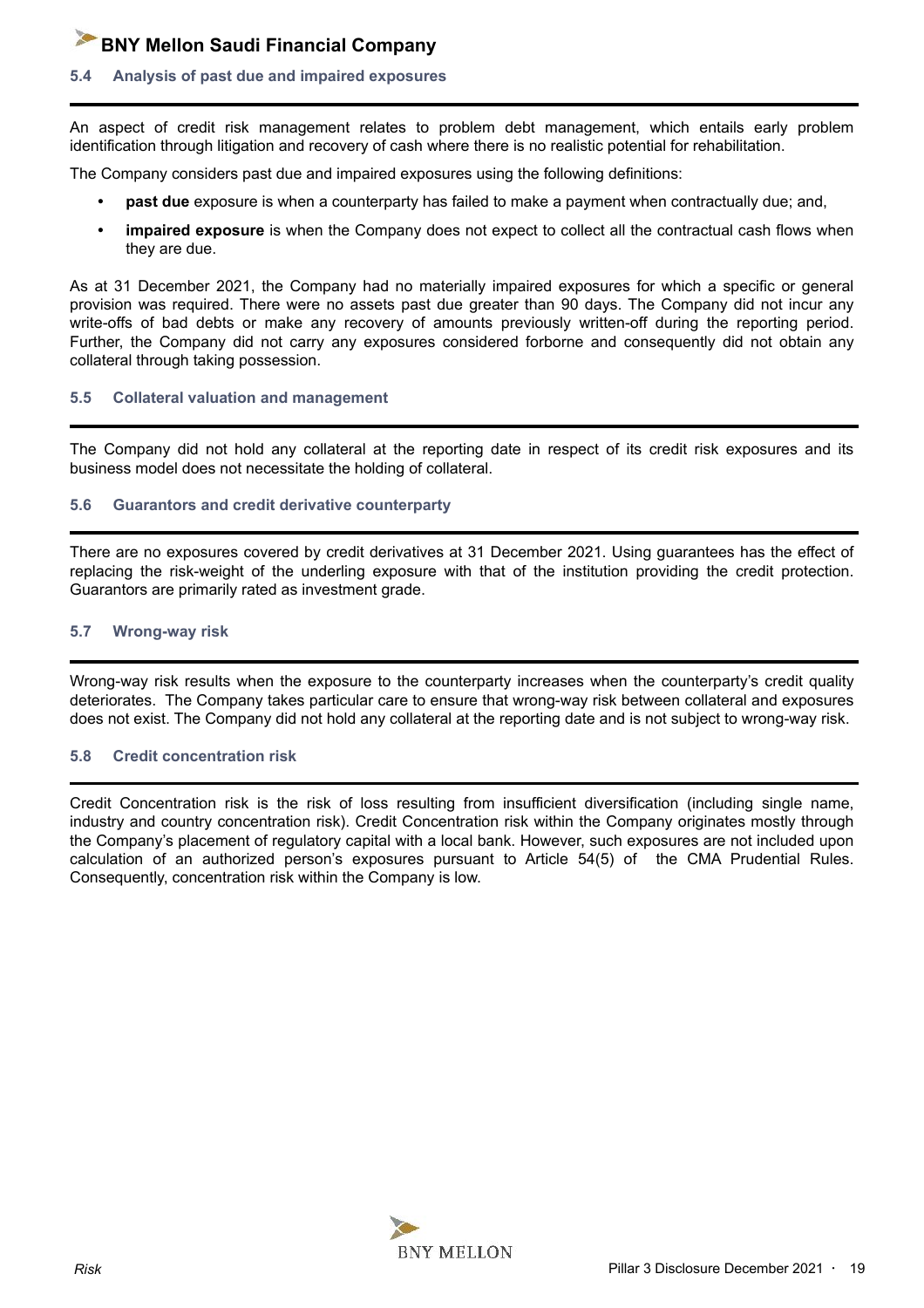## **6 Disclosure Regarding Liquidity Risks**

Liquidity risk is the risk to an institution's financial condition or safety and soundness arising from its inability to meet its contractual obligations in a timely manner.

#### **6.1 Organisational requirements**

The Company's overall approach to liquidity management is to ensure that sources of liquidity are sufficient in amount such that changes in funding requirements can be accommodated routinely without material adverse impact on earnings, capital, daily operations, or the Company's financial condition.

The Company has a governance structure in place commensurate with the range of its activities and its liquidity profile. Liquidity risk is managed and monitored from a legal entity and functional perspective through various committees and forums. The Company's Liquidity Policy provides the framework for identifying, measuring, monitoring, and managing liquidity risk for the Company. This policy has been prepared in accordance with the BNY Mellon Liquidity Policy and regulatory guidelines taking into account the capital structure, risk profile, complexity, activities and size of the Company.

The governance structure includes oversight committees (including the ALCO), the Risk and Audit Committee of the Board and the Board) that are responsible for review and approval of the liquidity management strategy, policies and practices and that ensures that senior management effectively implements and controls these elements.

The Company has an embedded set of processes that cover the identification, measurement, monitoring, control and mitigation of liquidity risk. Processes are supported by IT platforms, management information systems and an organizational structure that includes independent control functions.

The Company has a management reporting and escalation framework in place where risks are communicated to senior management and oversight committees through periodical reporting and circulation of committee meeting minutes, including a defined escalation process in case of exceptions to internal triggers, regulatory breaches or emergency situation.

#### **6.2 Liquidity stress testing**

The purpose of liquidity stress testing is to identify and measure the Company's liquidity risk under different scenarios and make sure that the exposure to liquidity risk is consistent with the established risk tolerance as required by Article 59 of the CMA Prudential Rules.

The Company does not have any material liquidity risk due to the nature and scope of its business activities. It is not obligated to report liquidity metrics to the CMA and does not take customer deposits or book loans onto its balance sheet. Given this scope, liquidity stress testing presently extends only to ongoing working capital requirements.

Management formally declares adequacy of its liquidity risk management framework at the reporting date. The Company therefore considers itself to be compliant with its own and BNY Mellon Group policies and therefore believes that the liquidity management process in place is adequate.

The Company performs liquidity stress testing on a quarterly basis by comparing liquid assets against forecast expenditure over a six month period to ensure the Company has excess liquidity levels above BNYM Group thresholds. The results of these tests are presented to the ALCO.

#### **6.3 Contingency funding plan**

Due to the scope of the Company's activities, with the only liquidity requirement related to working capital expenses, the Company would rely on funding from BNYM Group in the event of any funding requirement for its working capital expenses.

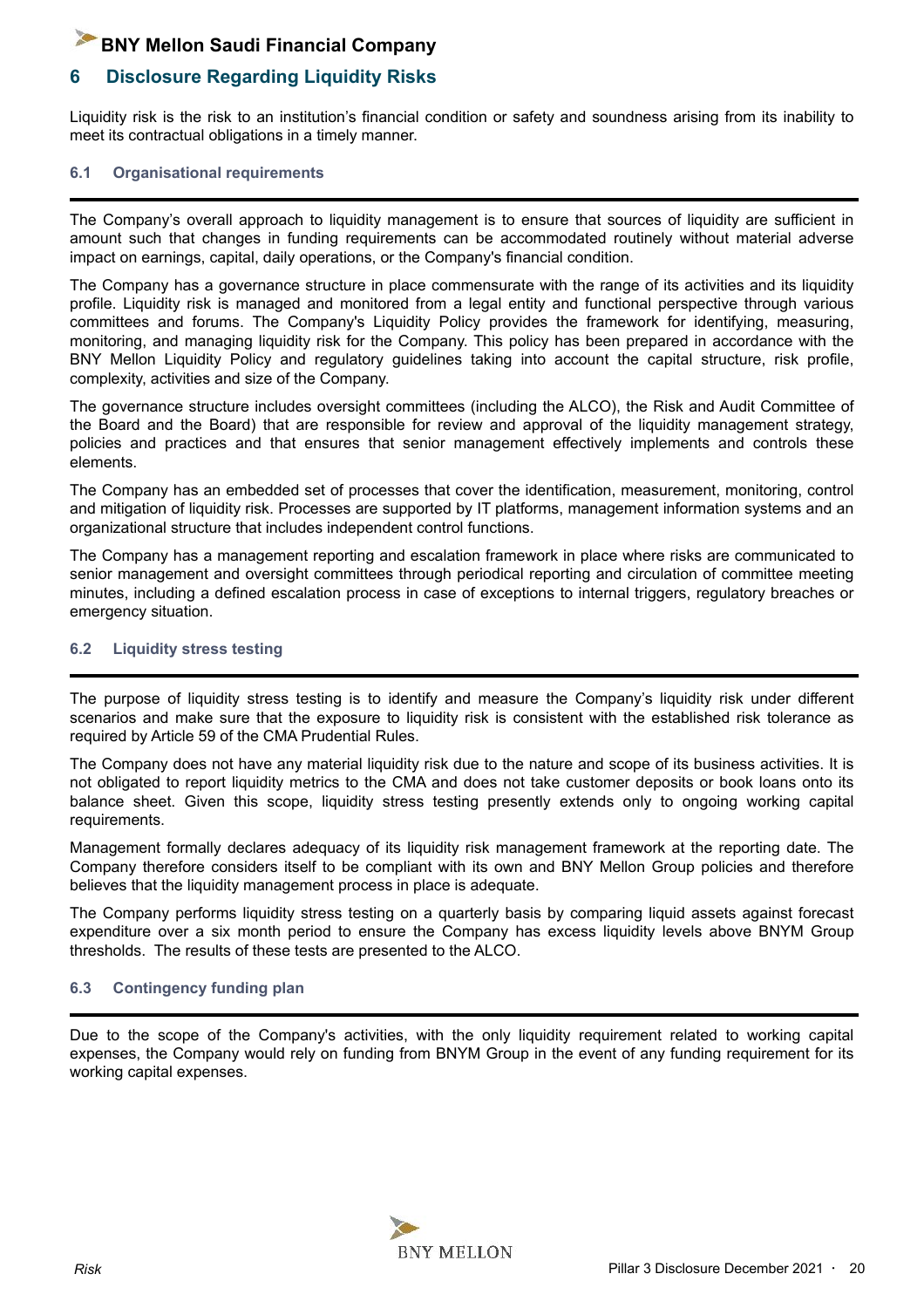## **7 Disclosure Regarding Counterparty Risks**

The Company does not engage in trading related activities. Consequently, the Company is not exposed to counterparty credit risk and as such the requirements of the Prudential Rules are not applicable in this regard.

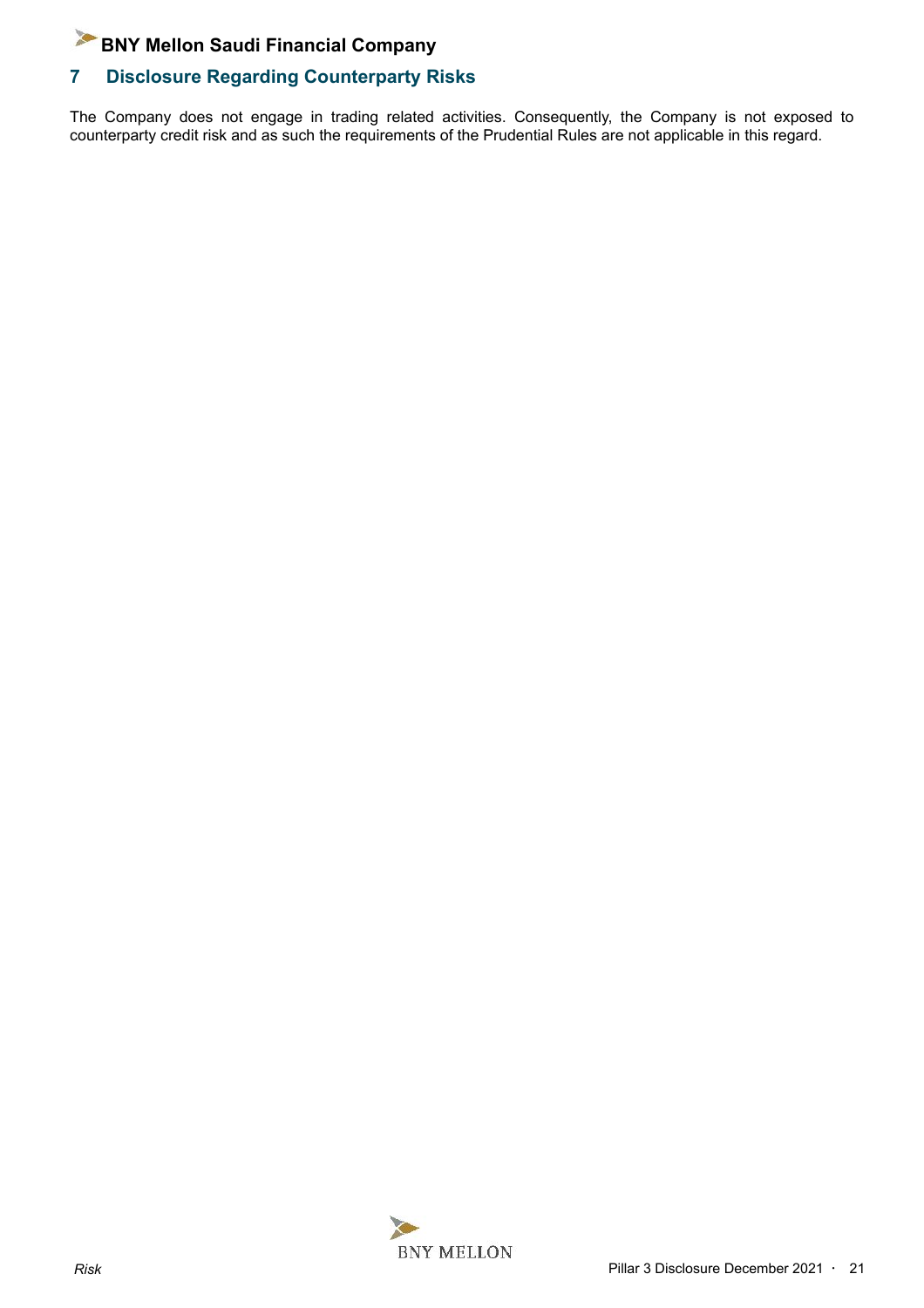## **8 Disclosure Regarding Operational Risks**



Operational risk is the risk of loss resulting from inadequate or failed internal processes, people, systems, or from external events (including legal risk but excluding strategic and reputational risk).

Operational risk may arise from errors in transaction processing, breaches of internal control systems and compliance requirements, internal or external fraud, damage to physical assets, and/or business disruption due to systems failures or other events. Operational risk can also arise from potential legal or regulatory actions as a consequence of non-compliance with regulatory requirements, prudent ethical standards or contractual obligations.

#### **8.1 Operational Risk Management Framework**

BNY Mellon's Operational Risk Management Framework provides the processes and tools necessary to fulfil a strategy of managing operational risk through a culture of risk awareness, a clear governance structure and welldefined policies and procedures. The framework ensures appropriate reporting and monitoring to allow effective identification, management and mitigation of risks within appropriate forums and governance bodies. To support this activity, a number of risk management activities are prescribed through both the Enterprise and Operational Risk Management programmes.

|                                               |                                               | <b>Governance and Escalation</b>                              |                                         |                             |
|-----------------------------------------------|-----------------------------------------------|---------------------------------------------------------------|-----------------------------------------|-----------------------------|
|                                               |                                               | <b>Core Operational Risk Processes</b>                        |                                         |                             |
|                                               |                                               | <b>Risk Identification, Assessment, Mitigation</b>            |                                         |                             |
| Internal<br>Operational<br><b>Risk Events</b> | External<br>Operational<br><b>Risk Events</b> | <b>Risk and</b><br><b>Control Self-</b><br><b>Assessments</b> | <b>High Level</b><br><b>Assessments</b> | Scenario<br><b>Analysis</b> |
|                                               |                                               | <b>Monitoring</b>                                             |                                         |                             |
| <b>Key Risk Indicators</b><br>Reporting       |                                               |                                                               |                                         |                             |
|                                               |                                               | <b>Measurement</b>                                            |                                         |                             |
|                                               |                                               | <b>Operational Risk Capital</b>                               |                                         |                             |
|                                               |                                               | <b>Operational Risk Technology</b>                            |                                         |                             |

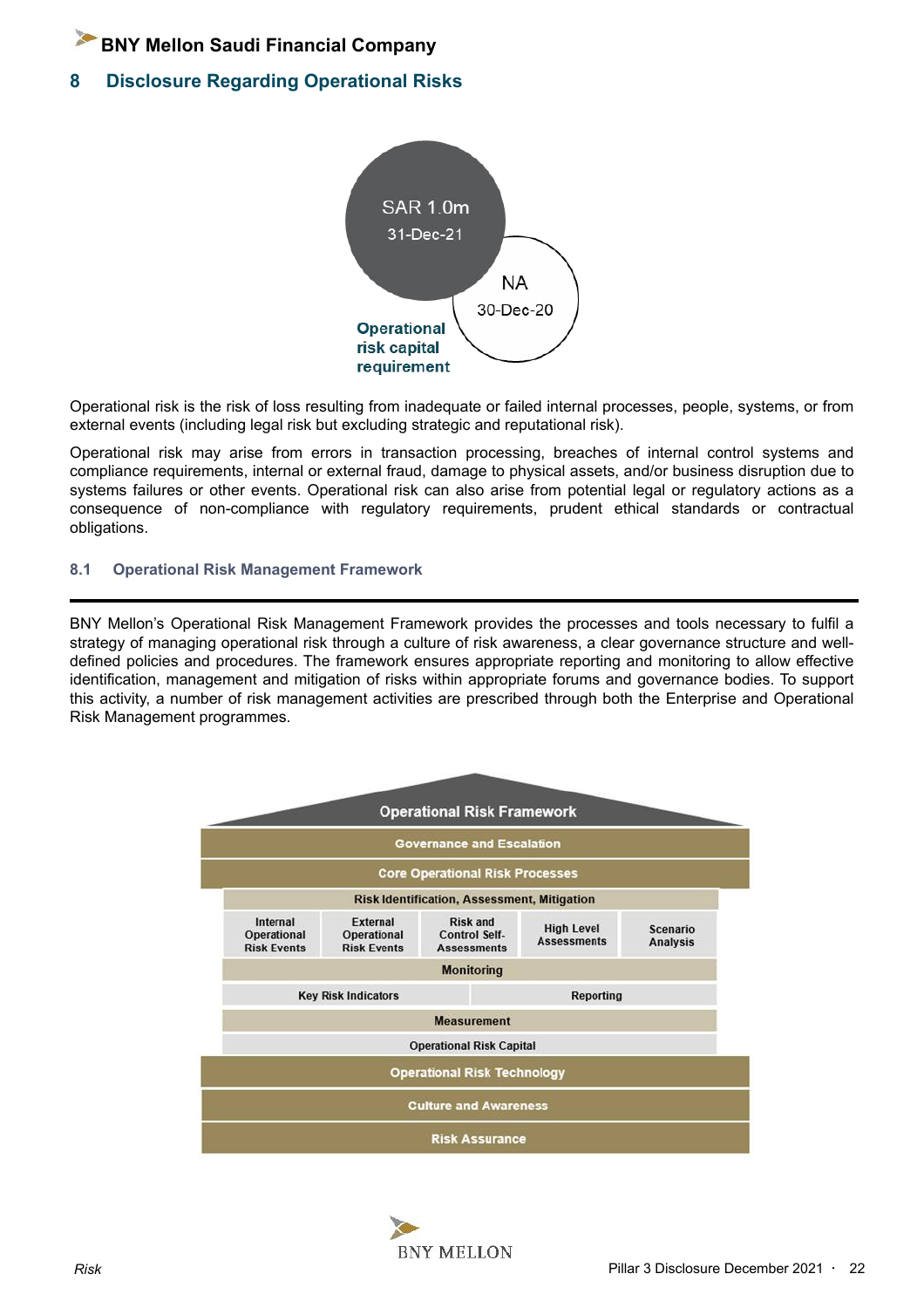The Company uses the Operational Risk Management Framework ('ORMF') to effectively identify, manage, mitigate (where possible), monitor and report the risks in an organised way to the appropriate governance bodies.

The ORMF defines roles and responsibilities through the global policy, using the Three Lines of Defense model as a foundation. Thus, responsibility for the management of operational risk sits first and foremost with the business and functions.

Therefore, the monitoring and reporting of operational risks occurs within the business, entity and EMEA‑region risk oversight functions as well as decision-making forums, such as the Audit and Risk Committee ('ARC').

The tools utilised include but are not limited to:

#### **Risk and Control Self Assessments ('RCSA')**

Tool used by the Businesses and Select Corporate Staff Departments to identify risks associated with their key business processes and to complete a detailed risk and control self-assessment.

#### **High Level Risk Assessment ('HLA')**

Note: The HLA is discussed under section 4.5 High-level assessment ('HLA').

#### **Operational risk events ('ORE')**

An ORE is the materialization of an Operational Risk event. ORE data is the collection of internal losses, gains and near misses that provides meaningful information for assessing the Firm's exposure to Operational Risk and the effectiveness of internal controls. Analysis of loss events provides insight into the root cause and information on whether a control weakness is isolated or potentially more systemic. Operational Risk Events ('OREs') are mapped to Basel II Operational Risk event categories and the impact to the Company is identified.

Information on operational risk event losses or gains exceeding USD10,000 are analysed to understand root cause(s) and to identify improvements needed in order to reduce the recurrence and/or magnitude of future events. All OREs (over USD10,000) are reviewed for root cause and possible mitigating actions are reported to the ARC.

#### **Key risk indicators ('KRI')**

Key risk metrics designed to monitor activities which could cause financial loss or reputation damage to the BNYM Group. Periodic and consistent monitoring of KRIs ensures that deviations from predetermined standards can be identified. Refer to section 4.7 Risk assessment methodology and reporting systems for more details.

The BNYM Group has established a Risk Assurance ('RA') Team as part of the organisation's governance and control environment within the BNY Mellon Risk Management Group. RA will assess the company's Operational Risk Management methodologies, processes and governance as well as the inputs, scenarios and related estimation methods to the measurement systems / models. This team's evaluations will cover conceptual soundness of the overall operational risk framework as well the effectiveness of the controls across both the 1LOD and 2LOD in execution across this framework.

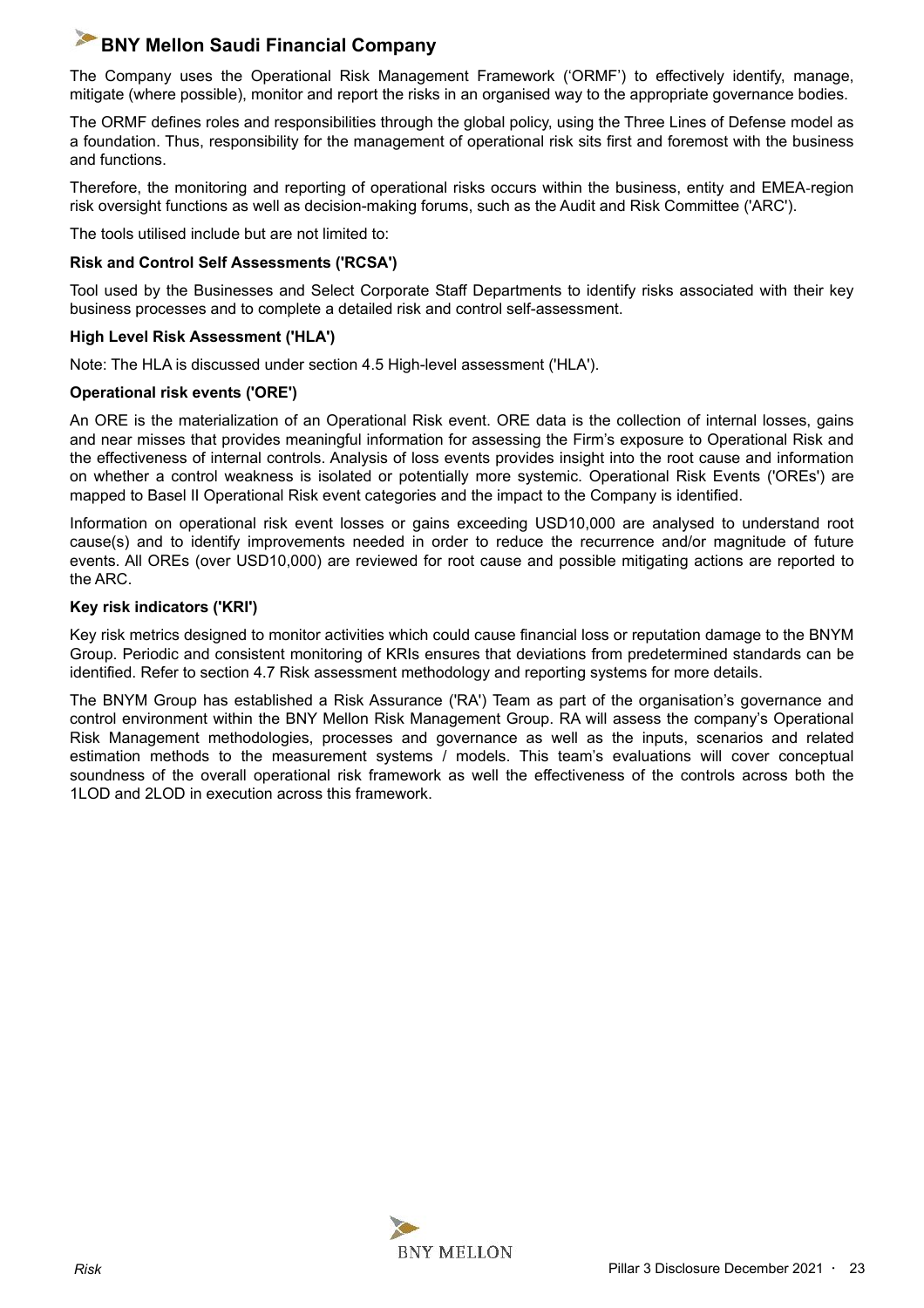## **Appendix**

#### **Table 4: Disclosure on Capital Adequacy**

|                                                 | 31-Dec-21                      |                            |                                       |                        |  |  |  |
|-------------------------------------------------|--------------------------------|----------------------------|---------------------------------------|------------------------|--|--|--|
|                                                 | <b>SAR 000's</b>               |                            |                                       |                        |  |  |  |
| <b>Exposure Class</b>                           | <b>Exposures</b><br>before CRM | Net exposures<br>after CRM | <b>Risk Weighted</b><br><b>Assets</b> | Capital<br>Requirement |  |  |  |
| <b>Credit Risk</b>                              |                                |                            |                                       |                        |  |  |  |
| On-Balance Sheet Exposures                      |                                |                            |                                       |                        |  |  |  |
| Governments and Central Banks                   |                                |                            |                                       |                        |  |  |  |
| <b>Authorised Persons and Banks</b>             | 69,065                         | 69,065                     | 13,813                                | 1,934                  |  |  |  |
| Corporates                                      | 983                            | 983                        | 548                                   | 77                     |  |  |  |
| Retail                                          |                                |                            |                                       |                        |  |  |  |
| Investments                                     |                                |                            |                                       |                        |  |  |  |
| Securitisation                                  |                                |                            |                                       |                        |  |  |  |
| Margin Financing                                |                                |                            |                                       |                        |  |  |  |
| <b>Other Assets</b>                             | 406                            | 406                        | 1,217                                 | 170                    |  |  |  |
| Total on-balance sheet exposures                | 70,454                         | 70,454                     | 15,578                                | 2,181                  |  |  |  |
| Off-Balance Sheet Exposures                     |                                |                            |                                       |                        |  |  |  |
| <b>OTC/Credit Derivatives</b>                   |                                |                            |                                       |                        |  |  |  |
| Repurchase agreements                           |                                |                            |                                       |                        |  |  |  |
| Securities borrowing / lending                  |                                |                            |                                       |                        |  |  |  |
| Commitments                                     |                                |                            |                                       |                        |  |  |  |
| Other off-balance sheet exposures               |                                |                            |                                       |                        |  |  |  |
| <b>Total Off-Balance Sheet Exposures</b>        |                                |                            |                                       |                        |  |  |  |
| <b>Total On and Off-Balance Sheet Exposures</b> | 70,454                         | 70,454                     | 15,578                                | 2,181                  |  |  |  |
| <b>Prohibited Exposure Risk Requirement</b>     |                                |                            |                                       |                        |  |  |  |
| <b>Total Credit Risk Exposures</b>              | 70,454                         | 70,454                     | 15,578                                | 2,181                  |  |  |  |
| <b>Market Risk</b>                              | <b>Long Position</b>           | <b>Short Position</b>      |                                       |                        |  |  |  |
| Interest rate risks                             |                                |                            |                                       |                        |  |  |  |
| Equity price risks                              |                                |                            |                                       |                        |  |  |  |
| Risks related to investment funds               |                                |                            |                                       |                        |  |  |  |
| Securitisation / resecuritisation positions     |                                |                            |                                       |                        |  |  |  |
| Excess exposure risks                           |                                |                            |                                       |                        |  |  |  |
| Settlement risks and counterparty risks         |                                |                            |                                       |                        |  |  |  |
| Commodities risks                               |                                |                            |                                       |                        |  |  |  |
| <b>Total Market Risk Exposures</b>              |                                |                            |                                       |                        |  |  |  |
| <b>Operational Risk</b>                         |                                |                            |                                       | 973                    |  |  |  |
| <b>Minimum Capital Requirements</b>             |                                |                            |                                       | 3,154                  |  |  |  |
| Surplus in capital                              |                                |                            |                                       | 47,121                 |  |  |  |
| <b>Total Capital Ratio (times)</b>              |                                |                            |                                       | 15.94                  |  |  |  |

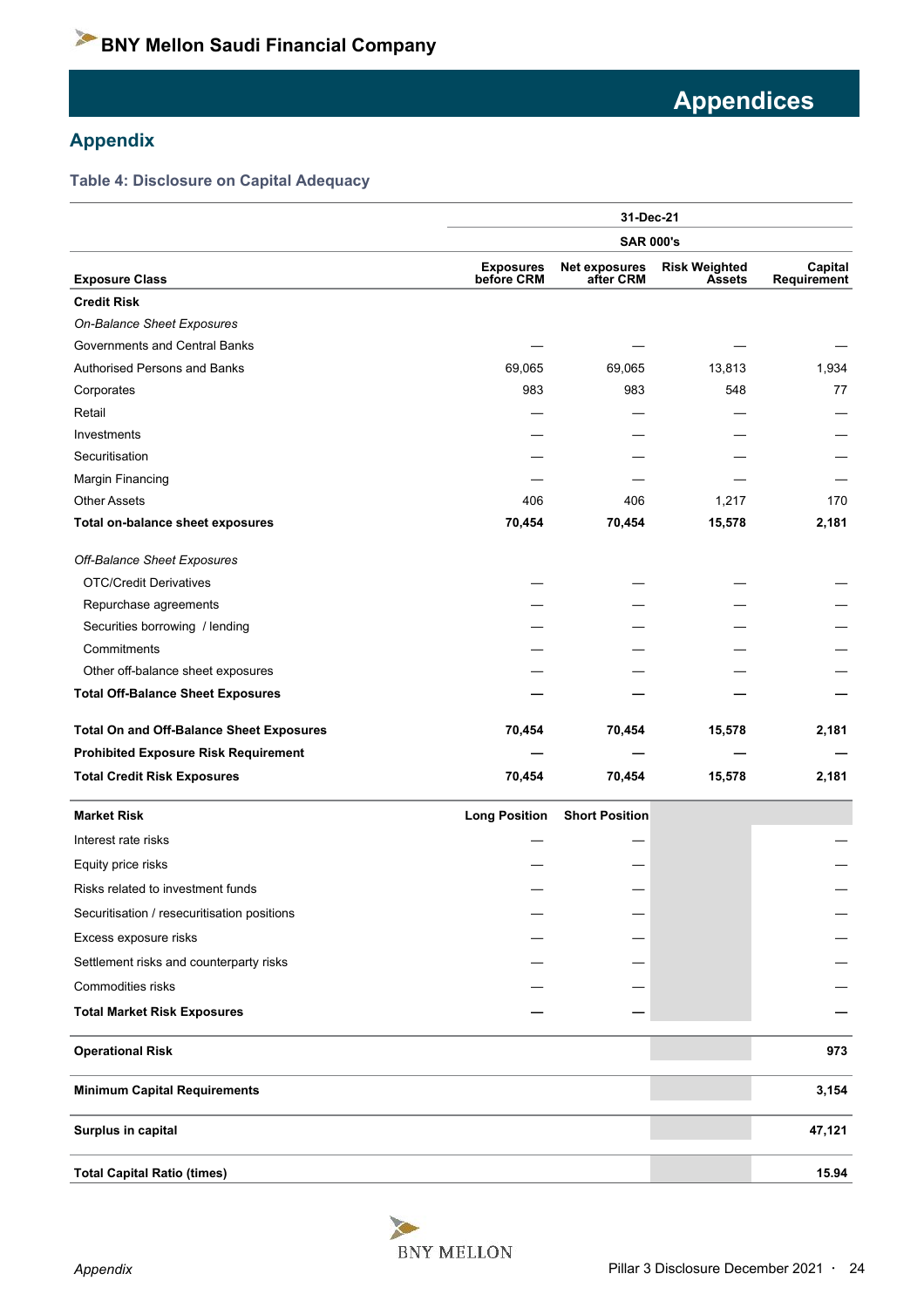**Table 5: Disclosure on Risk Weighted Assets**

#### **31-Dec-21**

|                                          |                             |                                                      |                                         |                            |            |                   |                          | Exposures after netting and Credit Risk Mitigation - SAR 000's |                                   |                        |                                                   |                                                                                                  |                                                |
|------------------------------------------|-----------------------------|------------------------------------------------------|-----------------------------------------|----------------------------|------------|-------------------|--------------------------|----------------------------------------------------------------|-----------------------------------|------------------------|---------------------------------------------------|--------------------------------------------------------------------------------------------------|------------------------------------------------|
| <b>Risk Weights</b>                      | and Central<br><b>Banks</b> | Governments Administrative<br>bodies &<br><b>NPO</b> | <b>Authorised</b><br>Persons &<br>Banks | <b>Margin</b><br>Financing | Corporates | Retail            | Past Due<br><b>Items</b> |                                                                | <b>Investments Securitisation</b> | Other<br><b>Assets</b> | Off-Balance<br><b>Sheet</b><br><b>Commitments</b> | <b>Total</b><br><b>Exposure</b><br>after netting<br>& Credit<br><b>Risk</b><br><b>Mitigation</b> | <b>Total Risk</b><br>Weighted<br><b>Assets</b> |
| $0\%$                                    |                             |                                                      |                                         |                            |            |                   |                          |                                                                |                                   |                        |                                                   |                                                                                                  |                                                |
| 20%                                      |                             |                                                      | 69,065                                  |                            |            |                   |                          |                                                                |                                   |                        | —                                                 | 69,065                                                                                           | 13,813                                         |
| 50%                                      |                             |                                                      |                                         |                            | 974        | $\hspace{0.05cm}$ | –                        |                                                                |                                   |                        |                                                   | 974                                                                                              | 487                                            |
| 100%                                     |                             |                                                      |                                         |                            |            |                   |                          |                                                                |                                   |                        |                                                   |                                                                                                  |                                                |
| 150%                                     |                             |                                                      |                                         |                            |            |                   |                          |                                                                |                                   |                        |                                                   |                                                                                                  |                                                |
| 200%                                     |                             |                                                      |                                         |                            |            |                   |                          |                                                                |                                   |                        |                                                   |                                                                                                  |                                                |
| 300%                                     |                             |                                                      |                                         |                            |            |                   |                          |                                                                |                                   | 406                    |                                                   | 406                                                                                              | 1,217                                          |
| 400%                                     |                             |                                                      |                                         |                            |            |                   |                          |                                                                |                                   |                        |                                                   |                                                                                                  |                                                |
| 500%                                     |                             |                                                      |                                         |                            |            |                   |                          |                                                                |                                   |                        |                                                   |                                                                                                  |                                                |
| 714% (include<br>prohibited<br>exposure) | –                           |                                                      |                                         |                            | 9          |                   |                          |                                                                |                                   |                        |                                                   | 9                                                                                                | 61 <sup>1</sup>                                |
| Average Risk<br>Weight                   | $-$ %                       | $-$ %                                                | 20 %                                    | $-$ %                      | 56 %       | $-$ %             | $-$ %                    | $-$ %                                                          | $-$ %                             | 300 %                  | $-$ %                                             | 22 %                                                                                             |                                                |
| Deduction from<br>Capital Base           |                             |                                                      |                                         |                            |            |                   |                          |                                                                |                                   | 26                     |                                                   | 26                                                                                               |                                                |

<sup>1</sup> Presented in SAR 000s but calculated as SAR 8.5 at 714%.

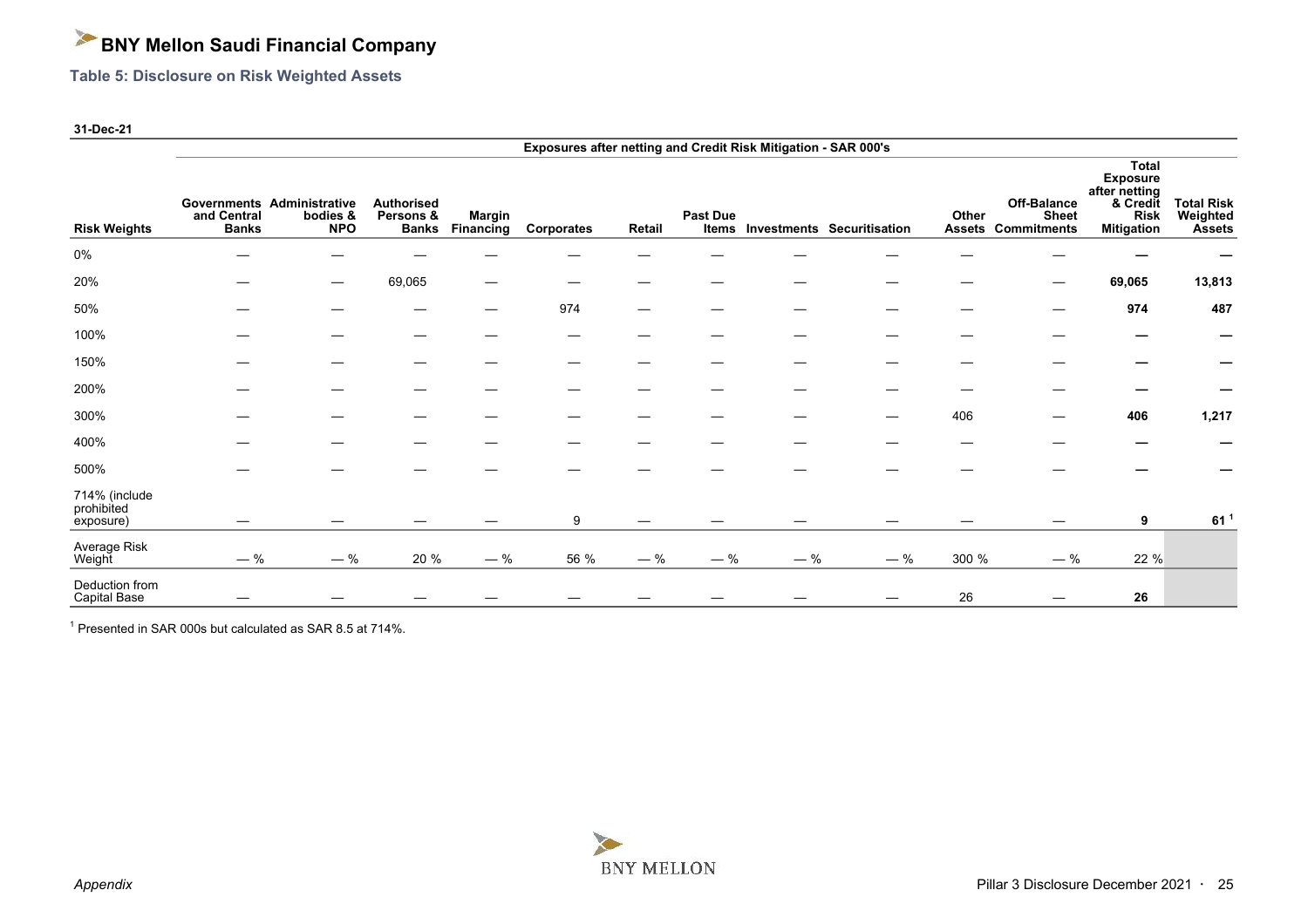**Table 6: Disclosure on Credit Risk Ratings - Long Term**

#### **31-Dec-21**

|                                    | Long term ratings of counterparties - SAR 000's |                   |                 |                    |            |                 |                |                |
|------------------------------------|-------------------------------------------------|-------------------|-----------------|--------------------|------------|-----------------|----------------|----------------|
|                                    | <b>Credit quality step</b>                      |                   | $\mathbf{2}$    | 3                  | 4          | 5               | 6              | <b>Unrated</b> |
|                                    | S&P                                             | <b>AAA TO AA-</b> | <b>A+ TO A-</b> | <b>BBB+TO BBB-</b> | BB+TO BB-  | <b>B+TO B-</b>  | CCC+ and below | <b>Unrated</b> |
|                                    | Fitch                                           | <b>AAA TO AA-</b> | <b>A+ TO A-</b> | <b>BBB+TO BBB-</b> | BB+TO BB-  | <b>B+TO B-</b>  | CCC+ and below | <b>Unrated</b> |
|                                    | Moody's                                         | Aaa TO Aa3        | <b>A1 TO A3</b> | Baa1 TO Baa3       | Ba1 TO Ba3 | <b>B1 TO B3</b> | Caa1 and below | <b>Unrated</b> |
| <b>Exposure Class</b>              | <b>Capital Intelligence</b>                     | <b>AAA</b>        | AA TO A         | <b>BBB</b>         | BB         | в               | C and below    | Unrated        |
| On and Off-balance sheet exposures |                                                 |                   |                 |                    |            |                 |                |                |
| Governments and Central Banks      |                                                 |                   |                 |                    |            |                 |                |                |
| Authorised Persons and Banks       |                                                 | 69,065            |                 |                    |            |                 |                |                |
| Corporates                         |                                                 |                   | 974             |                    |            |                 |                | 9              |
| Retail                             |                                                 |                   |                 |                    |            |                 |                |                |
| Investments                        |                                                 |                   |                 |                    |            |                 |                |                |
| Securitisation                     |                                                 |                   |                 |                    |            |                 |                |                |
| Margin Financing                   |                                                 |                   |                 |                    |            |                 |                |                |
| <b>Other Assets</b>                |                                                 |                   |                 |                    |            |                 |                | 406            |
| Total                              |                                                 | 69,065            | 974             |                    |            |                 |                | 415            |

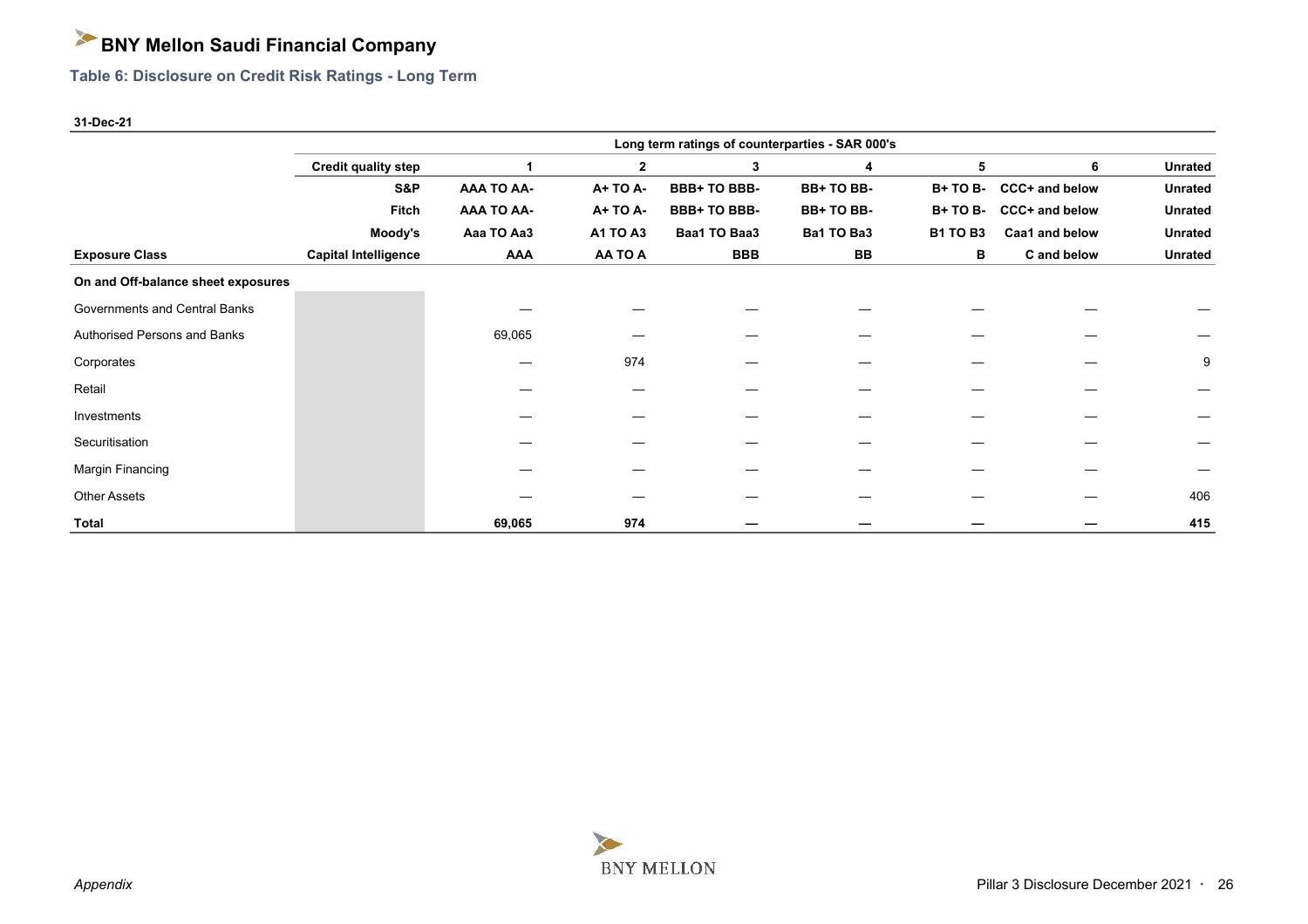**Table 7: Disclosure on Credit Risk Ratings - Short Term**

#### **31-Dec-21**

|                                    | Short term ratings of counterparties - SAR 000's |             |                |                |                  |                |  |  |  |  |
|------------------------------------|--------------------------------------------------|-------------|----------------|----------------|------------------|----------------|--|--|--|--|
|                                    | <b>Credit quality step</b>                       |             | $\mathbf{2}$   | 3              | 4                | <b>Unrated</b> |  |  |  |  |
|                                    | S&P                                              | $A-1+, A-1$ | $A-2$          | $A-3$          | <b>Below A-3</b> | <b>Unrated</b> |  |  |  |  |
|                                    | Fitch                                            | $F1+, F1$   | F <sub>2</sub> | F <sub>3</sub> | <b>Below F3</b>  | <b>Unrated</b> |  |  |  |  |
|                                    | Moody's                                          | $P-1$       | $P-2$          | $P-3$          | <b>Not Prime</b> | <b>Unrated</b> |  |  |  |  |
| <b>Exposure Class</b>              | <b>Capital Intelligence</b>                      | <b>A1</b>   | A2             | A3             | <b>Below A3</b>  | <b>Unrated</b> |  |  |  |  |
| On and Off-balance sheet exposures |                                                  |             |                |                |                  |                |  |  |  |  |
| Governments and Central Banks      |                                                  |             |                |                |                  |                |  |  |  |  |
| Authorised Persons and Banks       |                                                  | 69,065      |                |                |                  |                |  |  |  |  |
| Corporates                         |                                                  |             | 974            |                |                  | 9              |  |  |  |  |
| Retail                             |                                                  |             |                |                |                  |                |  |  |  |  |
| Investments                        |                                                  |             |                |                |                  |                |  |  |  |  |
| Securitisation                     |                                                  |             |                |                |                  |                |  |  |  |  |
| Margin Financing                   |                                                  |             |                |                |                  |                |  |  |  |  |
| <b>Other Assets</b>                |                                                  |             |                |                |                  | 406            |  |  |  |  |
| <b>Total</b>                       |                                                  | 69,065      | 974            |                |                  | 415            |  |  |  |  |

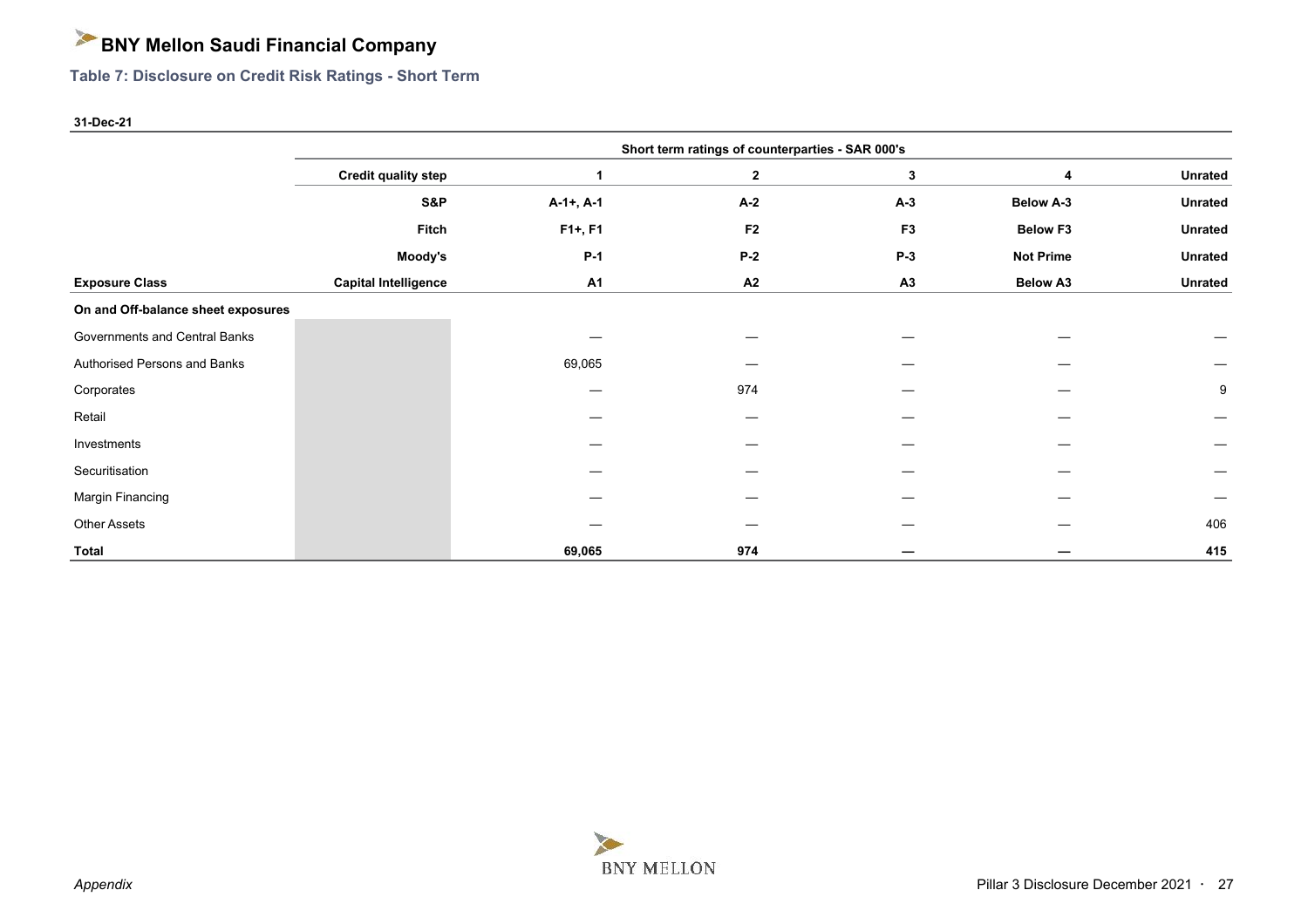## **Glossary of terms**

The following acronyms are a range of terms which may be used in BNY Mellon EMEA Pillar 3 disclosures:

| Acronym                           | <b>Description</b>                                             | Acronym       | <b>Description</b>                                                         |
|-----------------------------------|----------------------------------------------------------------|---------------|----------------------------------------------------------------------------|
| <b>ABS</b>                        | <b>Asset-Backed Securities</b>                                 | <b>CIS</b>    | <b>Collective Investment Scheme</b>                                        |
| <b>ACPR</b>                       | Autorite de Controle Prudentiel et de                          | <b>CMA</b>    | <b>Capital Market Authority</b>                                            |
|                                   | Resolution                                                     | COC           | <b>Compensation Oversight Committee</b>                                    |
| <b>AFR</b>                        | <b>Available Financial Resources</b>                           | COOC          | <b>CASS Operational Oversight Committee</b>                                |
| AIF                               | Alternative Investment Fund                                    | <b>COREP</b>  | <b>Common Reporting</b>                                                    |
| <b>ALCO</b>                       | Asset and Liability Committee                                  | CQS           | <b>Credit Quality Steps</b>                                                |
| <b>AML</b>                        | Anti-Money Laundering                                          | <b>CRD</b>    | <b>Capital Requirements Directive</b>                                      |
| AS                                | <b>Asset Servicing</b>                                         | <b>CRM</b>    | <b>Credit Risk Mitigation</b>                                              |
| AT <sub>1</sub>                   | <b>Additional Tier 1</b>                                       | CROC          | <b>Credit Risk Oversight Committee</b>                                     |
| <b>AUC</b>                        | <b>Assets Under Custody</b>                                    | <b>CRR</b>    | <b>Capital Requirements Regulation</b>                                     |
| <b>BAC</b>                        | <b>Business Acceptance Committee</b>                           | <b>CSD</b>    | <b>Client Service Delivery</b>                                             |
| <b>BAU</b><br><b>BaFin</b>        | Business as usual<br><b>Federal Financial Supervisory</b>      | <b>CSRSFI</b> | Committee for Systemic Risks and<br>System-relevant Financial Institutions |
|                                   | Authority / Bundesanstalt fur<br>Finanzdienstleistungsaufsicht | <b>CSSF</b>   | Commission de Surveillance du Secteur<br>Financier                         |
| <b>BDAS</b>                       | <b>Broker-Dealer and Advisory</b><br>Services                  | <b>CSTC</b>   | Capital and Stress Testing Committee                                       |
| <b>BDF</b>                        | <b>Banque De France</b>                                        | <b>CT</b>     | <b>Corporate Trust</b>                                                     |
| <b>BEMCO</b>                      | <b>Belgium Management Council</b>                              | <b>CTS</b>    | <b>Client Technology Solutions</b>                                         |
| BI                                | Banca D'Italia                                                 | DB            | Deutsche Bank                                                              |
| <b>BNY Mellon</b>                 | The Bank of New York Mellon                                    | <b>DNB</b>    | De Nederlandsche Bank                                                      |
|                                   | Corporation                                                    | <b>DVP</b>    | Delivery versus Payment                                                    |
| <b>BNY Mellon</b>                 | The Bank of New York Mellon                                    | EAD           | Exposure at default                                                        |
| SA/NV                             | SA/NV                                                          | EC            | <b>European Commission</b>                                                 |
| <b>BNY Mellon</b><br><b>TDUKL</b> | <b>BNY Mellon Trust &amp; Depositary</b><br>(UK) Limited       | <b>ECL</b>    | <b>Expected Credit Losses</b>                                              |
| <b>BNYIFC</b>                     | <b>BNY International Financing</b>                             | ECAP          | <b>Economic Capital</b>                                                    |
|                                   | Corporation                                                    | <b>ECB</b>    | European Central Bank                                                      |
| <b>BNY Mellon</b>                 | <b>BNY Mellon Service</b>                                      | <b>ECM</b>    | <b>Embedded Control Management</b>                                         |
| KG                                | Kapitalanlage-Gesellschaft mbH                                 | EEC           | <b>EMEA Executive Committee</b>                                            |
| <b>BRC</b>                        | <b>Business Risk Committee</b>                                 | <b>EHQLA</b>  | <b>Extremely High Quality Liquid Assets</b>                                |
| CASS                              | <b>Client Asset Sourcebook Rules</b>                           | <b>EMEA</b>   | Europe, Middle East and Africa                                             |
| <b>CBI</b>                        | Central Bank of Ireland                                        | <b>ERGC</b>   | <b>EMEA Remuneration Governance</b>                                        |
| <b>CCF</b>                        | <b>Credit Conversion Factor</b>                                |               | Committee                                                                  |
| CEO                               | <b>Chief Executive Officer</b>                                 | <b>ESRMC</b>  | <b>EMEA Senior Risk Management</b><br>Committee                            |
| <b>CEF</b>                        | <b>Critical Economic Function</b>                              | EU            | European Union                                                             |
| CET <sub>1</sub>                  | Common Equity Tier 1                                           | <b>EUR</b>    | Euro                                                                       |
| <b>CGB</b>                        | <b>CASS Governance Body</b>                                    | EWI           | <b>Early Warning Indicators</b>                                            |

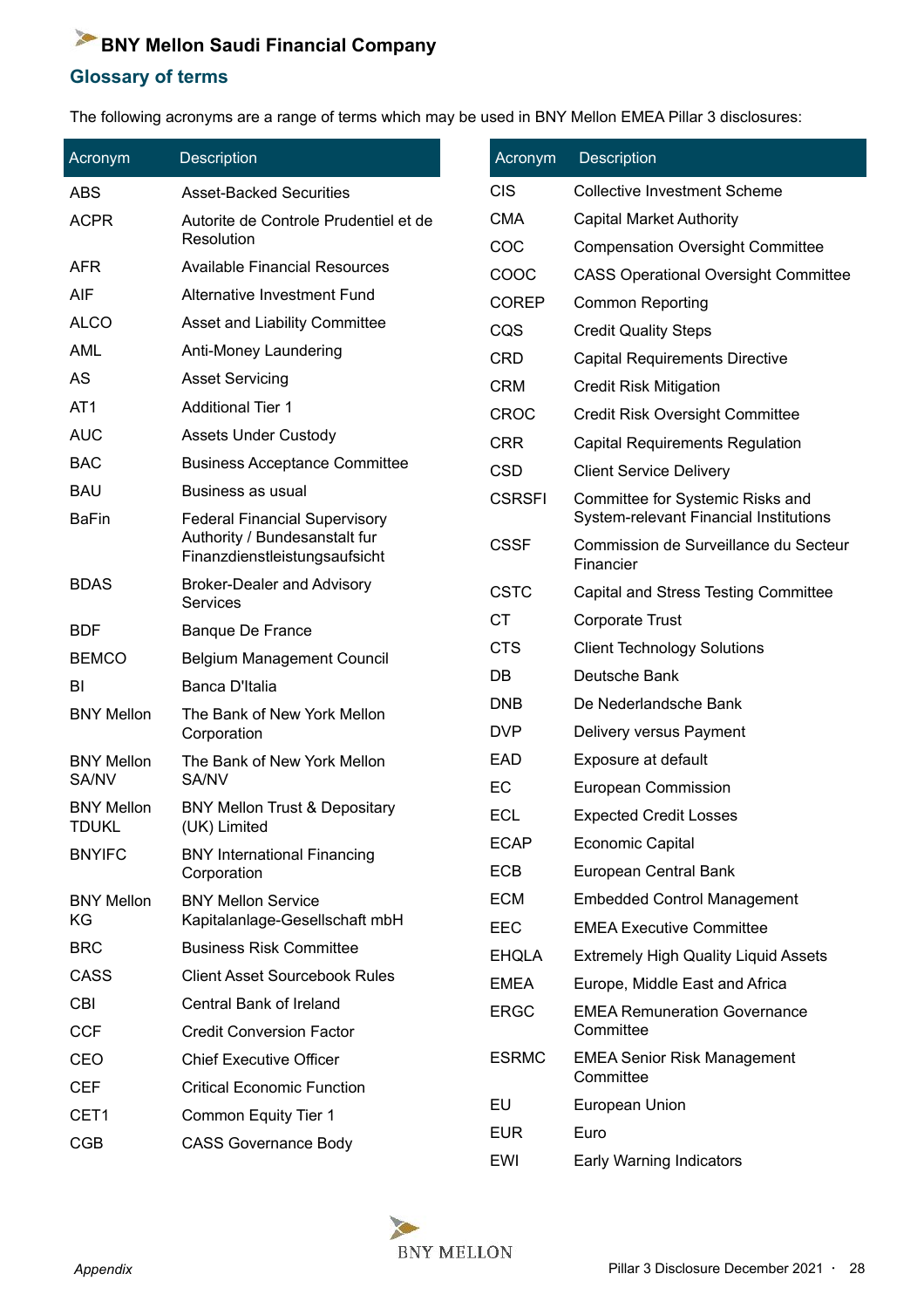| Acronym      | <b>Description</b>                                     | Acronym      | <b>Description</b>                           |
|--------------|--------------------------------------------------------|--------------|----------------------------------------------|
| ExCo         | <b>Executive Committee</b>                             | <b>MNA</b>   | <b>Master Netting Agreements</b>             |
| <b>FCA</b>   | <b>Financial Conduct Authority</b>                     | <b>MRMG</b>  | Model Risk Management Group                  |
| <b>FMUs</b>  | Financial market utilities                             | <b>MRT</b>   | <b>Material Risk Taker</b>                   |
| <b>FRS</b>   | <b>Financial Reporting Standard</b>                    | <b>NAV</b>   | <b>Net Asset Value</b>                       |
| <b>FSMA</b>  | <b>Financial Services and Markets</b>                  | <b>NBB</b>   | National Bank of Belgium                     |
|              | Authority                                              | NomCo        | <b>Nomination Committee</b>                  |
| <b>FX</b>    | Foreign Exchange                                       | <b>NSFR</b>  | Net Stable Funding Ratio                     |
| G-SIFI       | Global Systemically Important Financial<br>Institution | O-SII        | Other systemically important institution     |
| <b>GCA</b>   | <b>Global Custody Agreement</b>                        | OCI          | Other Comprehensive Income                   |
| <b>GSP</b>   | <b>Global Securities Processing</b>                    | <b>OEICs</b> | Open-ended Investment Companies              |
| <b>HLA</b>   | <b>High-level Assessment</b>                           | <b>ORMF</b>  | <b>Operational Risk Management</b>           |
| <b>HQLA</b>  | <b>High Quality Liquid Assets</b>                      |              | Framework                                    |
| <b>HRCC</b>  | Human Resources Compensation                           | <b>ORSA</b>  | <b>Operational Risk Scenario Analysis</b>    |
|              | Committee                                              | P/L          | Profit and Loss                              |
| <b>IAS</b>   | <b>International Accounting Standards</b>              | <b>PFE</b>   | <b>Potential Future Exposure</b>             |
| <b>IASB</b>  | <b>International Accounting Standards</b>              | <b>PRA</b>   | <b>Prudential Regulatory Authority</b>       |
|              | <b>Board</b>                                           | <b>RAS</b>   | <b>Risk Appetite Statement</b>               |
| <b>ICA</b>   | <b>Internal Capital Assessment</b>                     | <b>RCoB</b>  | <b>Risk Committee of the Board</b>           |
| <b>ICAAP</b> | Internal Capital Adequacy Assessment<br><b>Process</b> | <b>RCSA</b>  | <b>Risk and Control Self-Assessment</b>      |
| <b>ICRC</b>  |                                                        | <b>RM</b>    | <b>Risk Manager</b>                          |
|              | <b>Incentive Compensation Review</b><br>Committee      | <b>RMC</b>   | <b>Risk Management Committee</b>             |
| <b>IFRS</b>  | International Financial Reporting                      | <b>RMP</b>   | <b>Risk Management Platform</b>              |
|              | <b>Standards</b>                                       | <b>RRP</b>   | Recovery and Resolution Planning             |
| <b>ILAAP</b> | <b>Internal Liquidity Adequacy Assessment</b>          | <b>RW</b>    | Risk-weight                                  |
|              | <b>Process</b>                                         | <b>RWA</b>   | <b>Risk Weighted Assets</b>                  |
| ILG          | Individual Liquidity Guidance                          | <b>SA</b>    | <b>Standardised Approach</b>                 |
| <b>IRRBB</b> | Interest Rate Risk on Banking Book                     | <b>SFT</b>   | <b>Security Financing Transaction</b>        |
| <b>IMMS</b>  | International Money Management<br>System               | <b>SLD</b>   | Service Level Description                    |
| <b>ISDA</b>  | International Swaps and Derivatives<br>Association     | <b>SREP</b>  | Supervisory review and evaluation<br>process |
| <b>ISM</b>   | <b>Investment Services and Markets</b>                 | <b>SRO</b>   | Senior Risk Officer                          |
| IT           | Information Technology                                 | T&D          | <b>Trust &amp; Depositary</b>                |
| <b>KRI</b>   | Key Risk Indicator                                     | T1/ T2       | Tier 1 / Tier 2                              |
| <b>KYC</b>   | Know your customer                                     | <b>TCR</b>   | <b>Total Capital Requirements</b>            |
| <b>LCR</b>   | <b>Liquidity Coverage Ratio</b>                        | <b>TRC</b>   | <b>Technology Risk Committee</b>             |
| <b>LERO</b>  | Legal Entity Risk Officer                              | <b>TLAC</b>  | <b>Total Loss-Absorbing Capacity</b>         |
| <b>LOB</b>   | Line of Business                                       | <b>UCITS</b> | Undertakings for Collective Investment       |
| <b>LOD</b>   | Line of Defense                                        |              | in Transferable Securities                   |
| MiFID II     | Markets in Financial Instruments<br>Directive II       | VaR          | Value-at-Risk                                |

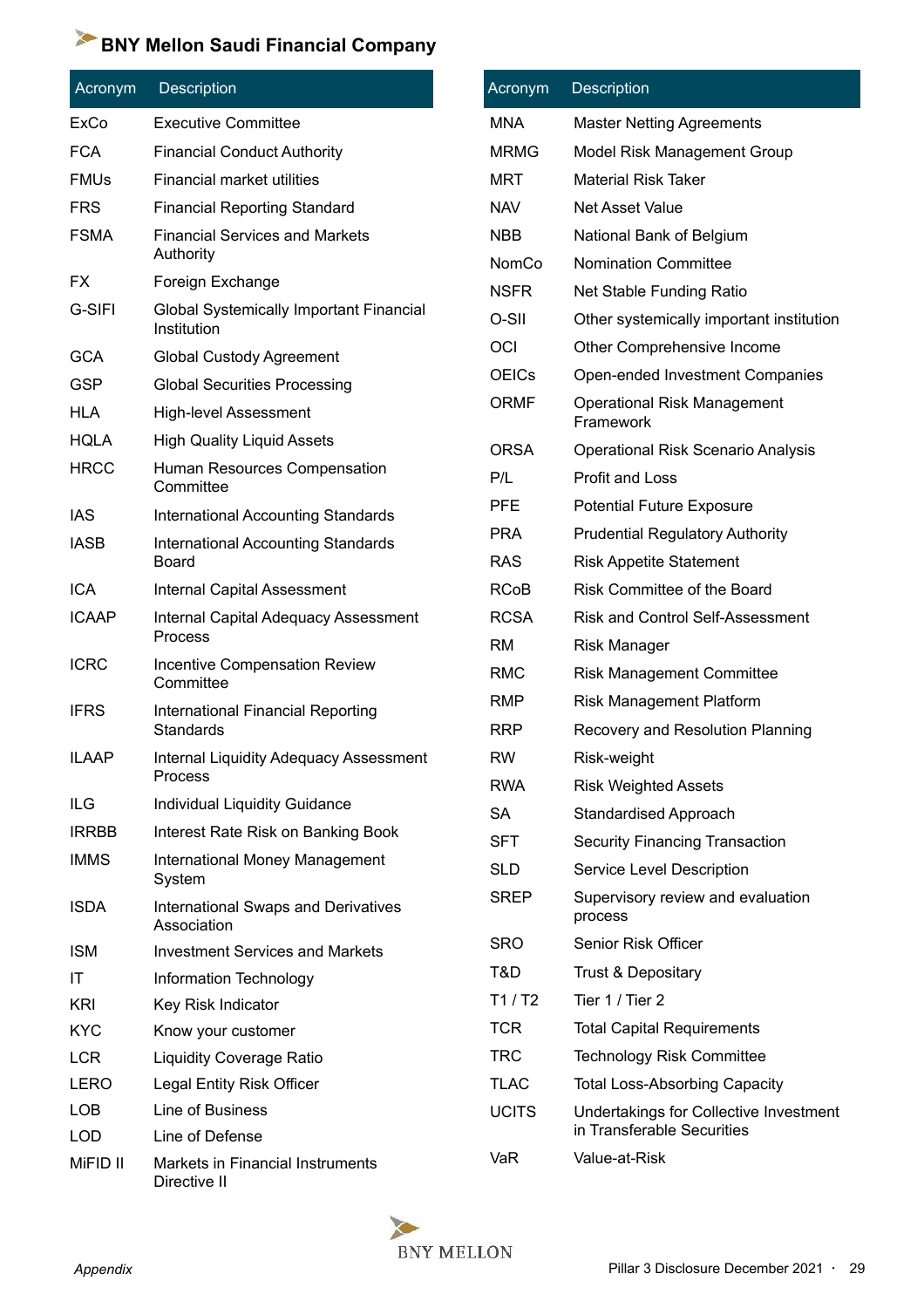The following terms may be used across BNY Mellon EMEA Pillar 3 documents:

**Capital Market Authority ('CMA'):** The statutory body responsible for the prudential supervision of Authorised Persons in Saudi Arabia

**Common Equity Tier 1 capital:** The highest quality form of regulatory capital comprising common shares issued and related share premium, retained earnings and other reserves excluding the cash flow hedging reserve, less specified regulatory adjustments

**Credit risk mitigation ('CRM'):** A technique to reduce the credit risk associated with an exposure by application of credit risk mitigants such as collateral, guarantees and credit protection

**Derivatives:** A derivative is a financial instrument that derives its value from one or more underlying assets, for example bonds or currencies

**Exposure:** A claim, contingent claim or position which carries a risk of financial loss

**Exposure at default ('EAD'):** The amount expected to be outstanding, after any credit risk mitigation, if and when a counterparty defaults. EAD reflects drawn balances as well as allowance for undrawn amounts of commitments and contingent exposures over a one-year time horizon

**High-level Assessment ('HLA'):** An assessment of the quality of controls in place to mitigate risk and residual risk. Residual risk is assessed as high, moderate to high, moderate, moderate to low and low with direction anticipated

**Internal Capital Adequacy Assessment Process ('ICAAP'):** The group's own assessment of the levels of capital that it needs to hold through an examination of its risk profile from regulatory and economic capital viewpoints

**Key Risk Indicator ('KRI'):** Key Risk Indicators are used by business lines to evaluate control effectiveness and residual risk within a business process

**Master Netting Agreement:** An agreement between two counterparties that have multiple contracts with each other that provides for the net settlement of all contracts through a single payment in the event of default or termination of any one contract

**Pillar 3:** Sets out information Authorised Persons must disclose about their risks, the amount of capital required to absorb them and their approach to risk management. The aim is to encourage market discipline and improve the information made available to the market

**Residual maturity:** The period outstanding from the reporting date to the maturity or end date of an exposure

**Risk appetite:** A definition of the types and quantum of risks to which the firm wishes to be exposed

**Risk and Control Self-Assessment ('RCSA'):** Risk and Control Self-Assessment is used by business lines to identify risks associated with their key business processes and to complete a detailed assessment of the risk and associated controls

**Risk Governance Framework:** The risk governance framework has been developed in conjunction with BNY Mellon requirements. Key elements of the framework are:

- Formal governance committees, with mandates and defined attendees
- Clearly defined escalation processes, both informally (management lines) and formally (governance committees, board, etc.)
- A clear business as usual process for identification, management and control of risks
- Regular reporting of risk issues

**Risk Management Committee ('RMC'):** A committee which meets monthly to provide governance on risk related items arising from the business of the group

**Risk-weighted Assets ('RWA'):** Assets that are adjusted for their associated risks using weightings established in accordance with CMA requirements

**Tier 2 capital:** A component of regulatory capital under, mainly comprising qualifying subordinated loan capital, related non-controlling interests and eligible collective impairment allowances